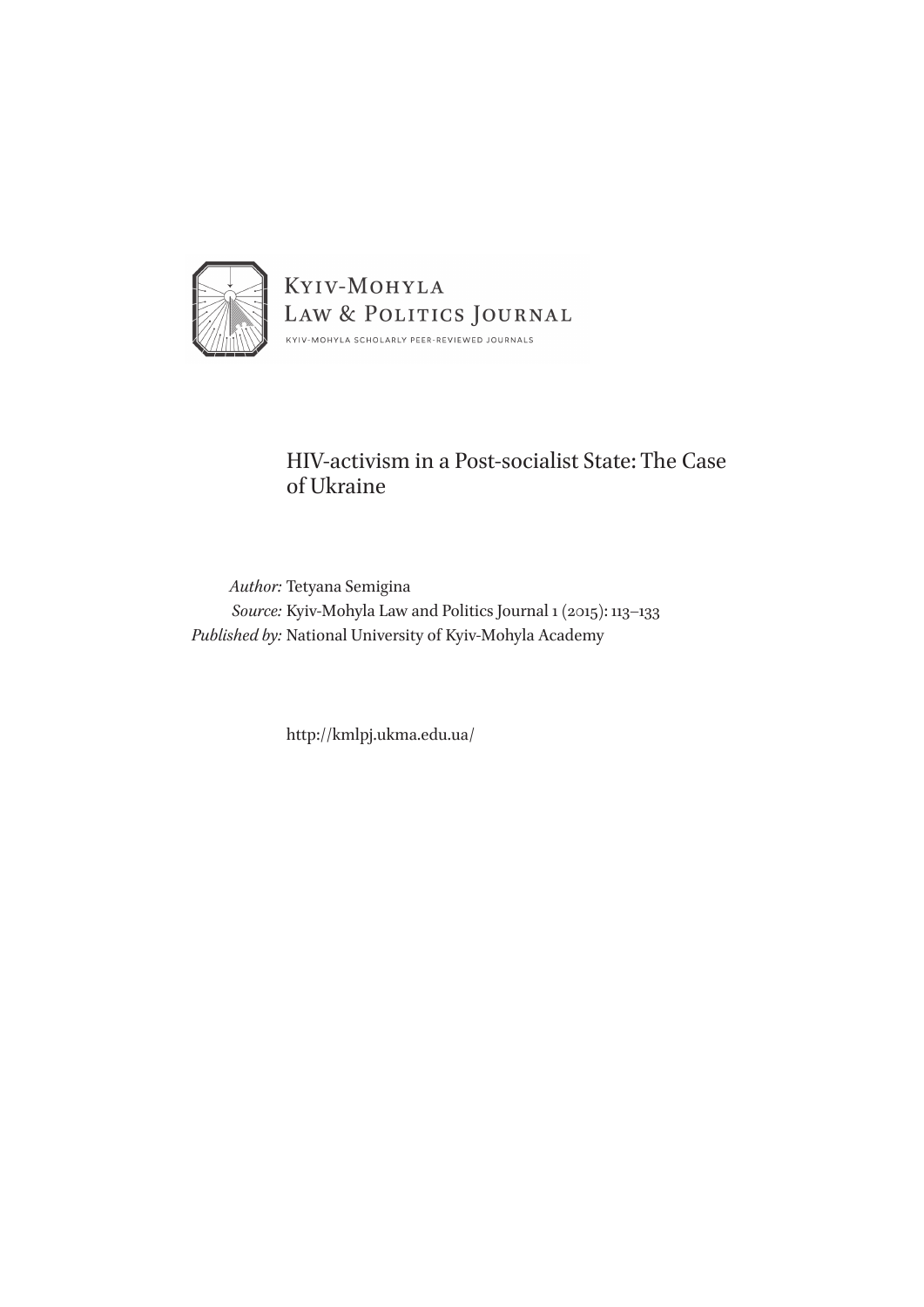# **HIV-activism in a Post-socialist State: The Case of Ukraine**

### **Tetyana Semigina**

National University of Kyiv-Mohyla Academy, Academy of Labor, Social Relations and Tourism

### **Abstract**

Drawing on archival materials, in-depth qualitative interviews with current and former HIVactivists, and participant observation at HIV prevention organizations in Ukraine, I sketch the history and recent activities of HIV-activists organizations. The research allowed me to identify the role of civil society organizations in health policy processes, practices and types of HIV-activism, and challenges for this activism's development. The paper shows that major transformations have occurred in both service provision and policy practices, including the introduction of the national and regional coordination councils. These councils enforce the horizontal level of public policy, as well as changing the public's opinion regarding HIV-positive people and the measures to combat HIV. The international organizations and their beneficiaries in Ukraine are the main challengers to existing practices and the driving forces for changes in public health policy and the strengthening of participatory approaches.

**Key Words:** civil society, HIV-activism, health policy, Ukraine.

### $\circledast$

### **Introduction**

In the past 25 years, major transformations of political and socio-economic systems in the countries of Soviet bloc have occurred. The existing totalitarian governments and hegemonic establishments began to crumble, and civil society became engaged into the process of local development undertaken by the former authoritarian, socialist countries in their transition towards democracy or "new democracy" as defined by Heywood.<sup>1</sup>

Ukraine is not an exception from the complex processes of this move toward democratization. Since 1991, Ukraine has been transitioning from a centrally planned economy to a market-oriented one. Ukraine also has experienced systemic crises: numerous political, economic, social and cultural problems intensified and suddenly became urgent. The Soviet Union's break-up and the resulting collapse of the state economy resulted in shortages of goods and food supplies and triggered social problems, such as unemployment, emigration, homelessness, and poverty. Accompanying these major political and social changes in Ukraine and in other post-socialist countries was a dramatic growth of juvenile delinquency, drug and alcohol misuse, mental health issues and a HIV/AIDS epidemic. The state was not able to tackle these problems, so community-based organizations and non-governmental organizations

<sup>1</sup> Anthony Heywood, *Politics* (Basingstoke: Palgrave MacMillan, 2002).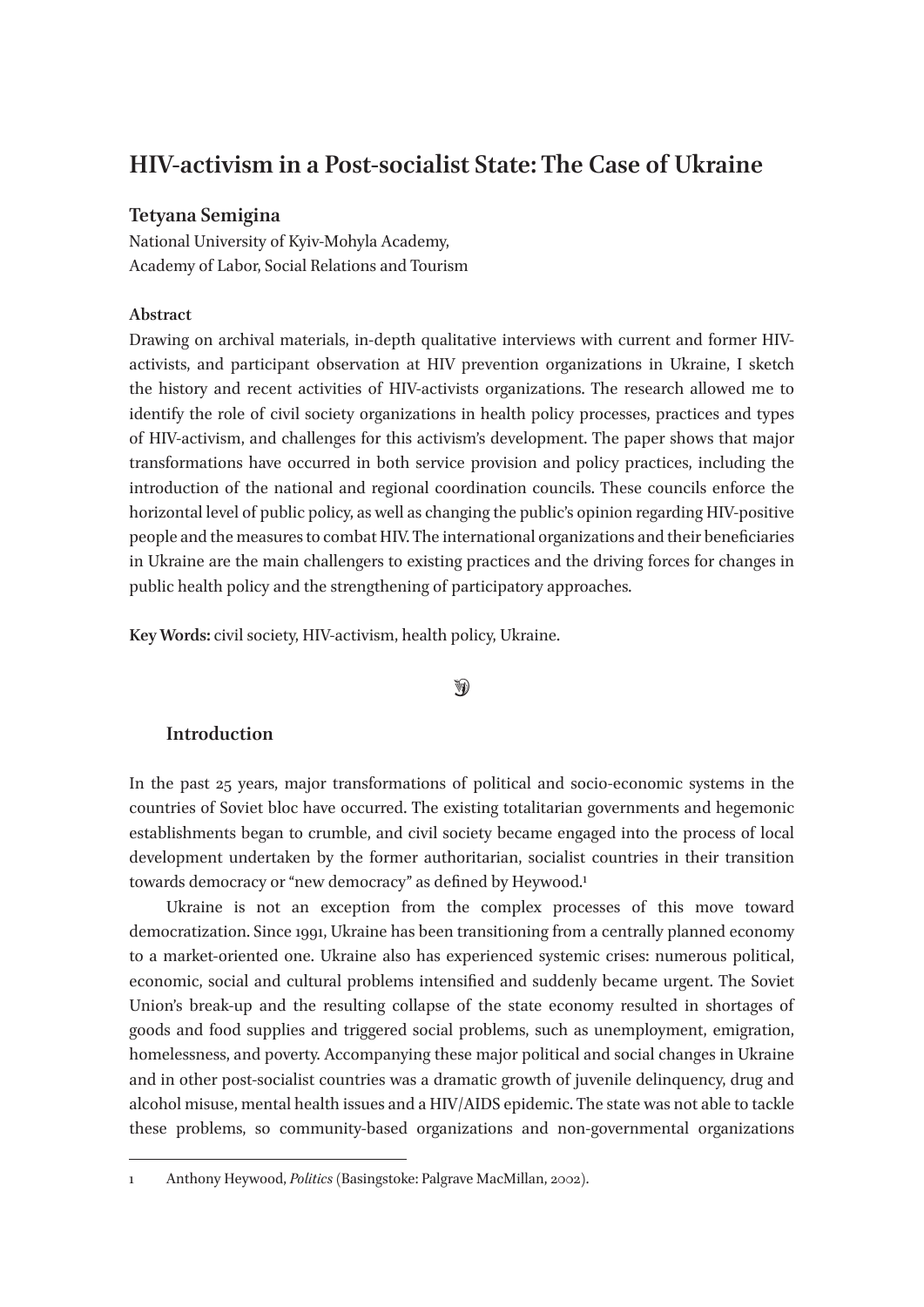(NGOs) stepped in to try to foster directly participation in decision-making on matters that affected their interests.

This article's main objective is to trace the history and recent activities of HIV-activist organizations to identify the political advantages and policy and cultural challenges in their advocating for changes in health policy. More specifically, this article focuses on Ukraine's policy for combating the HIV/AIDS epidemic in Ukraine.

#### **Theoretical Framework and Methodology**

In this article, I will analyze HIV-activism in Ukraine from two perspectives: co-operational framework of civil society and a collective action. The major part of the analysis will be attempting to understand HIV-activism in the framework of contemporary civil society discourse.

Civil society is defined here as a sphere of society outside government and business. It includes a multitude of groups, organizations and associations that participate in public life and embody people's collective interests.2 These groups and networks serve as tools for citizens to voice their interests and become parties in decision-making processes.

The co-operational framework of civil society development has been recognized by researchers (among them: Alegre,<sup>3</sup> Evans and Whitefield,<sup>4</sup> Howell and Pearce,<sup>5</sup> Silliman and Noble6) as an integral component in addressing welfare issues. As Hermoso and Luka pointed out: "For countries transitioning from authoritarianism, the establishment of structures for more substantive democracy involves the creation of a strong state, a stable market and a vibrant civil society that can jointly work together and facilitate the development process. The cooperative and collective efforts of these sectors are essential to easing an otherwise arduous democratization process."7

- 5 Jude Howell and Lynne J. Pearce, *Civil Society and Development: A Critical Exploration* (London: Lynne Rienner Publishers, 2001).
- 6 Sidney G. Silliman and Lela Garner Noble, eds., *Organizing for Democracy: NGOs, Civil Society, and the Philippine State* (Honolulu, HI: University of Hawaii Press, 1998).
- 7 Jocelyn Clare R. Hermoso and Geanina Carmen Luca, "Civil Society's Role in Promoting Local Development in Countries in Transition: A Comparative Study of the Philippines and Romania," *International Social Work* 49 (2006): 320.

<sup>2</sup> This definition is based on the number of research works: Jean Cohen and Andrew Arato, *Civil Society and Political Theory* (Cambridge, MA: MIT Press, 1994); Adam B. Seligman, *The Idea of Civil Society* (New York: Free Press, 1992); Michael Edwards, *Civil Society* (Cambridge: Polity Press, 2004); Olexandr Chuvardinsky, "Civil Society in Ukraine: Establishment, Functioning and Prospective for Development" (PhD diss., Ivan Franko Lviv National University, 2008).

<sup>3</sup> Alan G. Alegre, ed., *Trends and Traditions, Challenges and Choices: A Strategic Study of Philippine NGOs* (Queron: Ateneo Center for Social Policy and Public Affairs, 1996).

<sup>4</sup> Geoffrey Evans and Stephen Whitefield, "The Politics and Economics of Democratic Commitment: Support for Democracy in Transitional Societies," *British Journal of Political Science* 25 (1995): 485–514.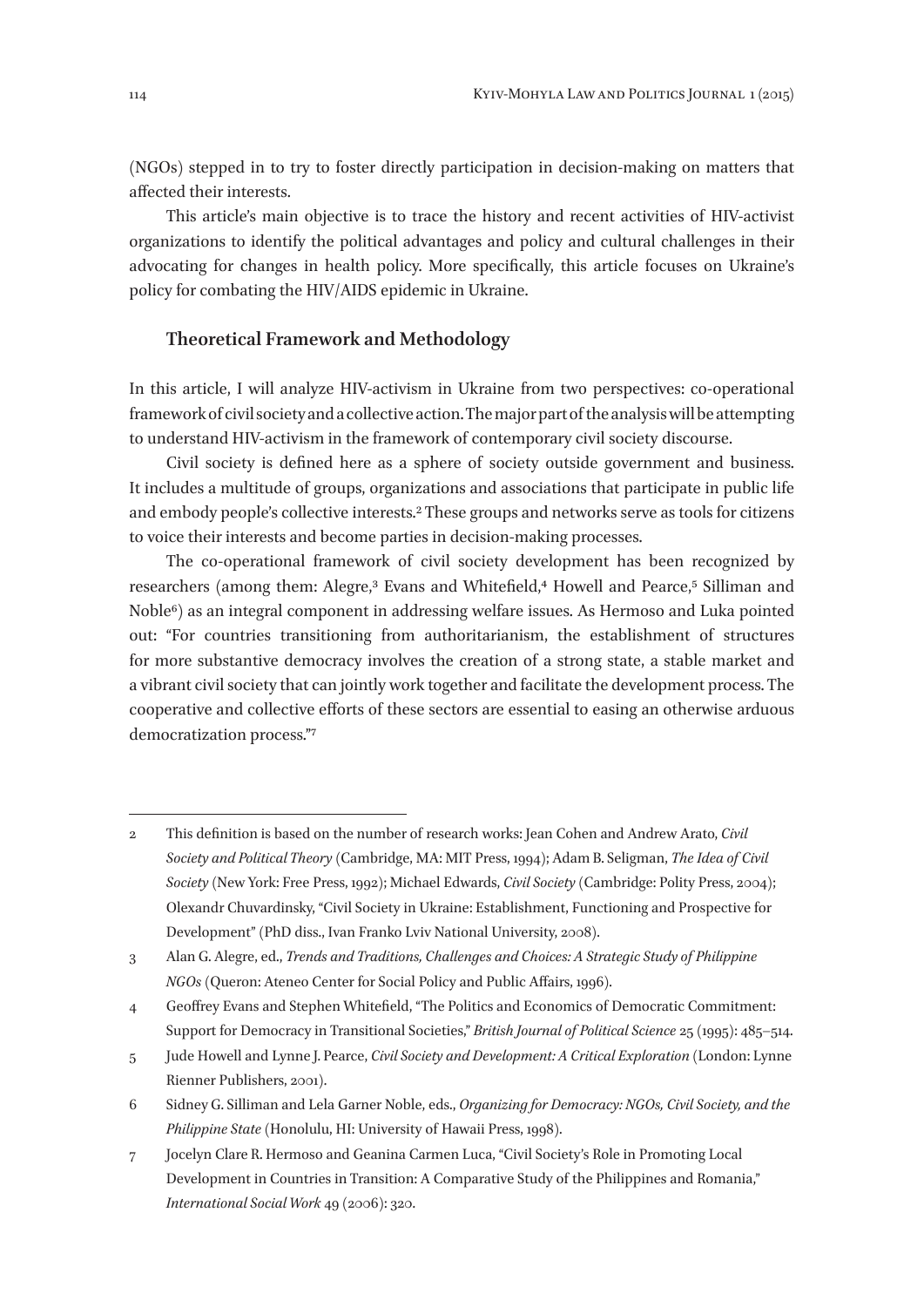Recently, a substantial debate about relations between state and civil society has emerged. Shaw8 proposes the creation of powerful civil society dominating over the two other spheres as a way of challenging power of the state and the market. The objective is to build civil society's capacity as an integral part of the effort to achieve a balance between the three sectors and to look on civil society as a vehicle for providing the infrastructure for direct democracy, particularly for countries emerging from authoritarian rule, as discussed by Tismaneanu.9 Edwards, Foley and others<sup>10</sup> demonstrate that civil society can perform public and quasi-public functions with minimal or no involvement of the state. Other authors argue that in many countries civil society is grappling with how to address social concerns and how to devise ways in which substantive democracy can be achieved (see Blair<sup>11</sup>) or developed in such a way that strong and dependent relationships with the state have been established (e.g. Ljubownikow et al.).<sup>12</sup> While Gel'man<sup>13</sup> stipulates that in post-Soviet-political-regime-communities, NGOs merely serve as a resource for elite political actors and can influence political agenda only as allowed by these elites.

The other perspective about HIV-activism is looking at it as a "collective action problem" (concept of Ostrom14) aimed at building coalitions to support marginalized, socially excluded people. Thus, this article considers the profound negativity of stigma and social death associated with HIV/AIDS, traumatic experiences that facilitate HIV/AIDS activists' commitment and grassroots mobilization.15

Drawing on the works of Saul Alinsky<sup>16</sup> and Paulo Freire<sup>17</sup> and the tenets of the empowerment concept by Lukes,18 this article examines community organizing programs for HIV-positive people. It also reviews ideas about the politicization of HIV-positive people

<sup>8</sup> Martin Shaw, "Civil Society," in *Encyclopedia of Violence, Peace, and Conflict*, ed. Lester Kurtz (San Diego, CA: Academic Press, 2000), 269–78.

<sup>9</sup> Vladimir Tismaneanu, "Civil Society, Pluralism, and the Future of East and Central Europe," *Social Research* 68 (2001): 977.

<sup>10</sup> Bob Edwards et al., eds., *Beyond Tocqueville: Civil Society and Social Capital Debate in Comparative Perspective* (Tufts University, Hanover, NH: University Press of New England, 2001).

<sup>11</sup> Harry Blair, "Jump-starting Democracy: Adult Civic Education and Democratic Participation in Three Countries," *Democratization* 10 (2003): 53–76.

<sup>12</sup> Sergej Ljubownikow et al., "The State and Civil Society in Post-Soviet Russia: The Development of a Russian-style Civil Society," *Progress in Development Studies* 13.2 (2013): 153–66.

<sup>13</sup> Vladimir Gel'man, "Political Opposition in Russia: A Dying Species?" *Post-Soviet Affairs* 21.3 (2005): 227.

<sup>14</sup> Elinor Ostrom, *Governing the Commons: The Evolution of Institutions for Collective Action* (Cambridge: Cambridge University Press, 1990).

<sup>15</sup> More information about stigma associated with HIV/AIDS can be found in Steven Robins, "From 'Rights' to 'Ritual'": AIDS Activism in South Africa," *American Anthropologist* 108.2 (2006): 312–23.

<sup>16</sup> Saul Alinsky, *Rules for Radicals: A Pragmatic Primer for Realistic Radicals* (New York: Random House, 1971).

<sup>17</sup> Paulo Freire, *Pedagogy of the Oppressed* (New York: Continuum, 1986).

<sup>18</sup> Steven Lukes, *Power: A Radical View* (London: Macmillan, 1974).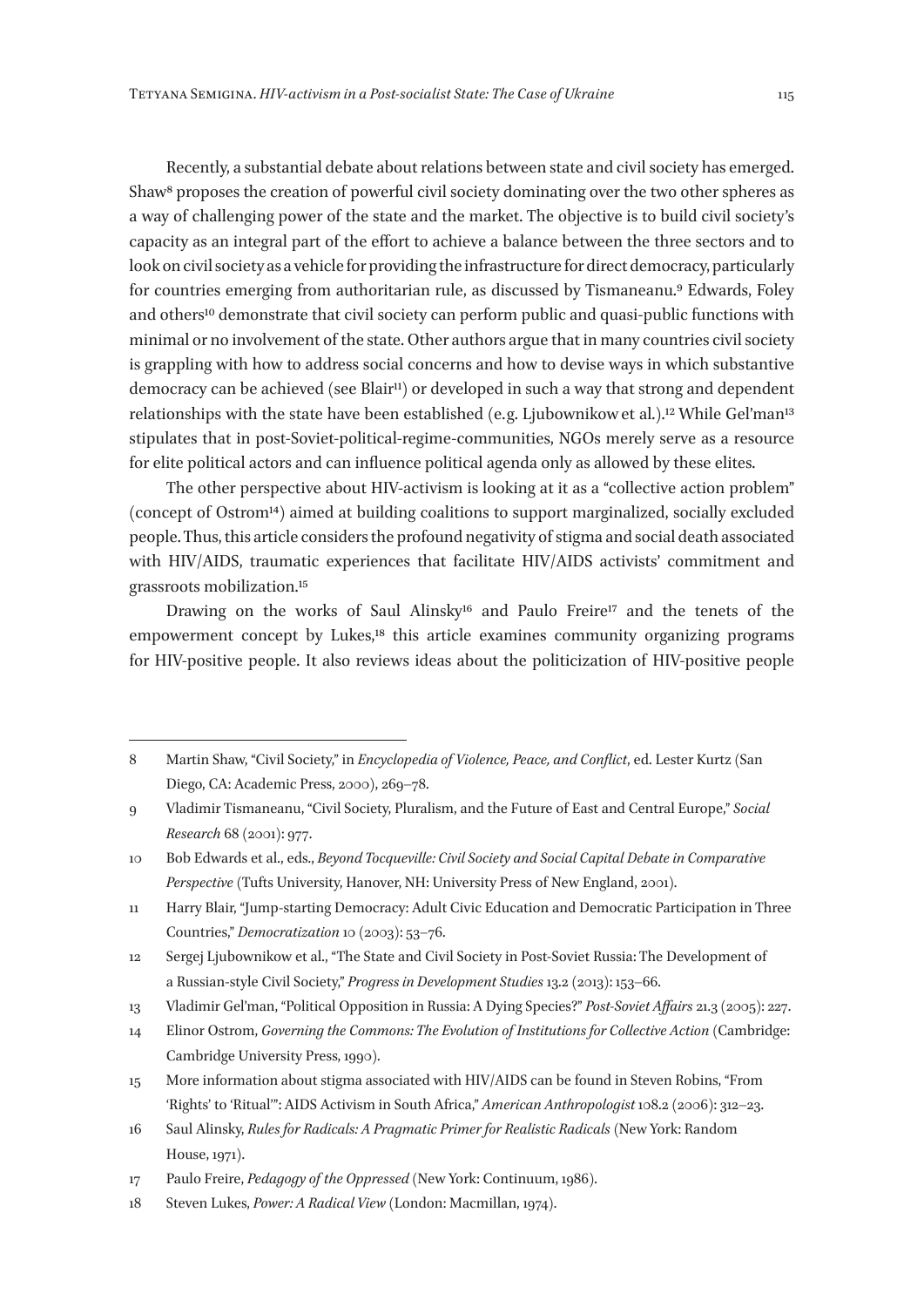(Beckmann and Bujra),19 the social inclusion of marginalized groups (Powel)20 through civil society and their ability to define the policy agenda.

This research for this article employed a mixed-methods approach that included a review of literature and secondary sources (reports, official websites etc.), field visits to seven regions of Ukraine, individual interviews and focus group discussions conducted in 2012, as well as the author's observations of activities of HIV-organizations and their media representations in social media (Facebook and Twitter). Overall, 98 interviews based on a convenience sample were conducted with the following representation: 16 informants from national organizations; 5 informants from international organizations; 32 from governmental and state structures; and 45 from NGOs. Among these 98 respondents, 77 were based in the regions; 59 were women and 40 were men. To assess perceptions of people living with HIV, 11 focus group discussions were conducted in the seven regions of Ukraine. Three focus groups involved males only (one with injection intravenous drug users (IDUs) and two with men who have sex with men); four focus groups were with females only (two with commercial sex workers); four focus groups had mixed gender. Focus group discussions were arranged with assistance from local HIV-related service providers.

This is a descriptive retrospective performance evaluation. The data were analyzed using the qualitative content analysis method.21

### **Background Information**

#### *Nature of HIV/AIDS Epidemics in Ukraine*

According to Ukraine's Ministry of Health, the HIV/AIDS epidemic in Ukraine is the most severe in Eastern Europe and the Commonwealth of Independent States.22 Burruano and Kruglov stated that in 2009, Ukraine accounted for one in five or 21% of all cases in Eastern Europe. HIV/ AIDS places a heavy social and economic burden on the population.23 The pressure it exerts on the health system is palpable.

The majority of reported cases to date have been concentrated primarily among injection IDUs, commercial sex workers (CSWs), prisoners, "street" children, and men who have sex with men (MSM). The prevalence of HIV infection is significantly higher among IDUs than in any

<sup>19</sup> Nadine Beckmann and Janet Bujra, "The 'Politics of the Queue': The Politicization of People Living with HIV/AIDS in Tanzania," *Development and Change* 41.6 (2010): 1041–64.

<sup>20</sup> Fred Powell, *The Politics of Social Work* (London: Sage Publication, 2001).

<sup>21</sup> John B. Williamson et al., *The Research Craft: An Introduction to Social Science Methods* (Boston, MA: Little, Brown, 1977).

<sup>22</sup> Ministry of Health of Ukraine, *Ukraine Harmonized AIDS Response Progress Report. Reporting Period: January 2010 — December 2011* (Kyiv, 2012).

<sup>23</sup> Larissa Burrano and Yuriy Kruglov, "HIV/AIDS Epidemic in Eastern Europe: Recent Developments in the Russian Federation and Ukraine among Women," *Gesundheitwesen* 6 (2009): 277–89.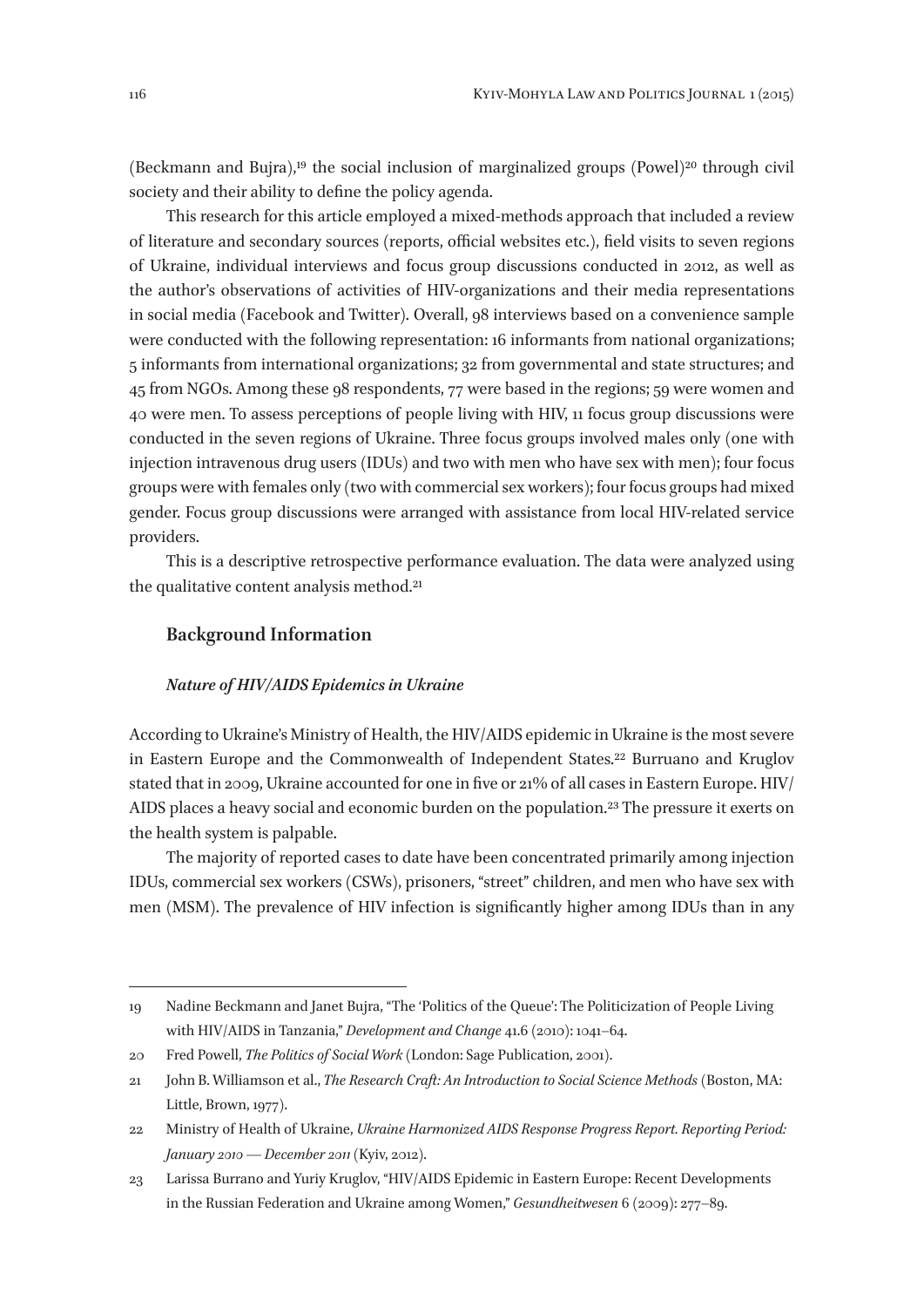other most at-risk groups. Research shows that all of these groups are marginal in Ukrainian society and socially excluded.<sup>24</sup>

The highest HIV prevalence rates according to the official registry system are in the Southern and Eastern regions of Ukraine; that is, in the Dnipropetrovsk, Donetsk, Odesa and Mykolaiv regions and in the city of Sevastopol and the Autonomous Republic of Crimea.25

The official statistics, however, do not reflect the real scale of the HIV/AIDS epidemic in Ukraine, including the real number of people infected with HIV. Official statistics register the number of persons tested positive for HIV and officially registered in the national registry of HIV patients. Many more Ukrainians may be unaware they are infected with HIV and therefore unable to take adequate measures to preserve their health or prevent further transmission.

#### *Public Health System in Ukraine*

The Ukrainian health care system remains practically unchanged from the Soviet times.<sup>26</sup> Earlier studies exploiting data from reviews of Ukraine's health care system report a wide range of pressing problems, including low quality service, unsustainable financing (Karamyshev et al., Vynogradov<sup>27</sup>), substantial informal patient payments (Danylyv et al.),<sup>28</sup> and an underdeveloped primary care system (Lekhan et al.).29 The data suggest that patients pay for a substantial part of their health care. WHO data indicate that private out-of-pocket expenditures are about 40.5% of total health expenditures.30 This is one of the largest shares of out-of-pocket payments in Europe and contradicts Ukraine's official "free-of-charge" policy.

Overall, the health system is centered on episodic disease management and provides less emphasis on preventive, primary and integrated health care services, which is reflected in the health system's current structure. There are separate health centers, procurement structures, and methods of care for tuberculosis (TB), HIV/AIDS, women's health, oncology, and family planning outside of the overall health system. Thus, HIV/AIDS, TB and drug addictions are often treated separately and distinctly from patients' overall health needs. Also, fragmented roles and

27 Oleg Vynogradov, "State and the Problems of the Financial Resources of Health Care in Ukraine," *Economika ta derzhava* 12 (2007): 25–29; Dmytro Karamyshev et al., "State Policy of Public Health Service Financing in Ukraine," *Derzhavne budivnytstvo* 1 (2006): 37–45.

<sup>24</sup> Iryna Demchenko, et al*.*, *Pokaznyk Rivnya Stygmy LZHW — Indeks Stygmy* [*Indicator of Level of Stigmatization of PLWA — Stigma Index*] (Kyiv: Inzhiniring, 2011).

<sup>25</sup> Ministry of Health of Ukraine, *Ukraine Harmonized AIDS Response Progress Report*.

<sup>26</sup> See Irena Gryga et al., "Attitudes towards Patient Payments in Ukraine: Is there a Place for Official Patient Charges?" *Zeszyty Naukowe Ochrony Zdrowia. Zdrowie Publiczne i Zarzadzanie* 8.1 (2010): 69–78.

<sup>28</sup> Andriy Danyliv et al., "Is there a Place for the Patient in the Ukrainian Health Care System? Patient Payment Policies and Investment Priorities in Health Care in Ukraine," *Society and Economy*  34.2 (2012): 273–91.

<sup>29</sup> Valeriya Lekhan, et al., "Ukraine: Health system Review," *Health Systems in Transition*  12.8 (2010): 1–183.

<sup>30</sup> Danyliv et al., "Is there a Place," 273–91.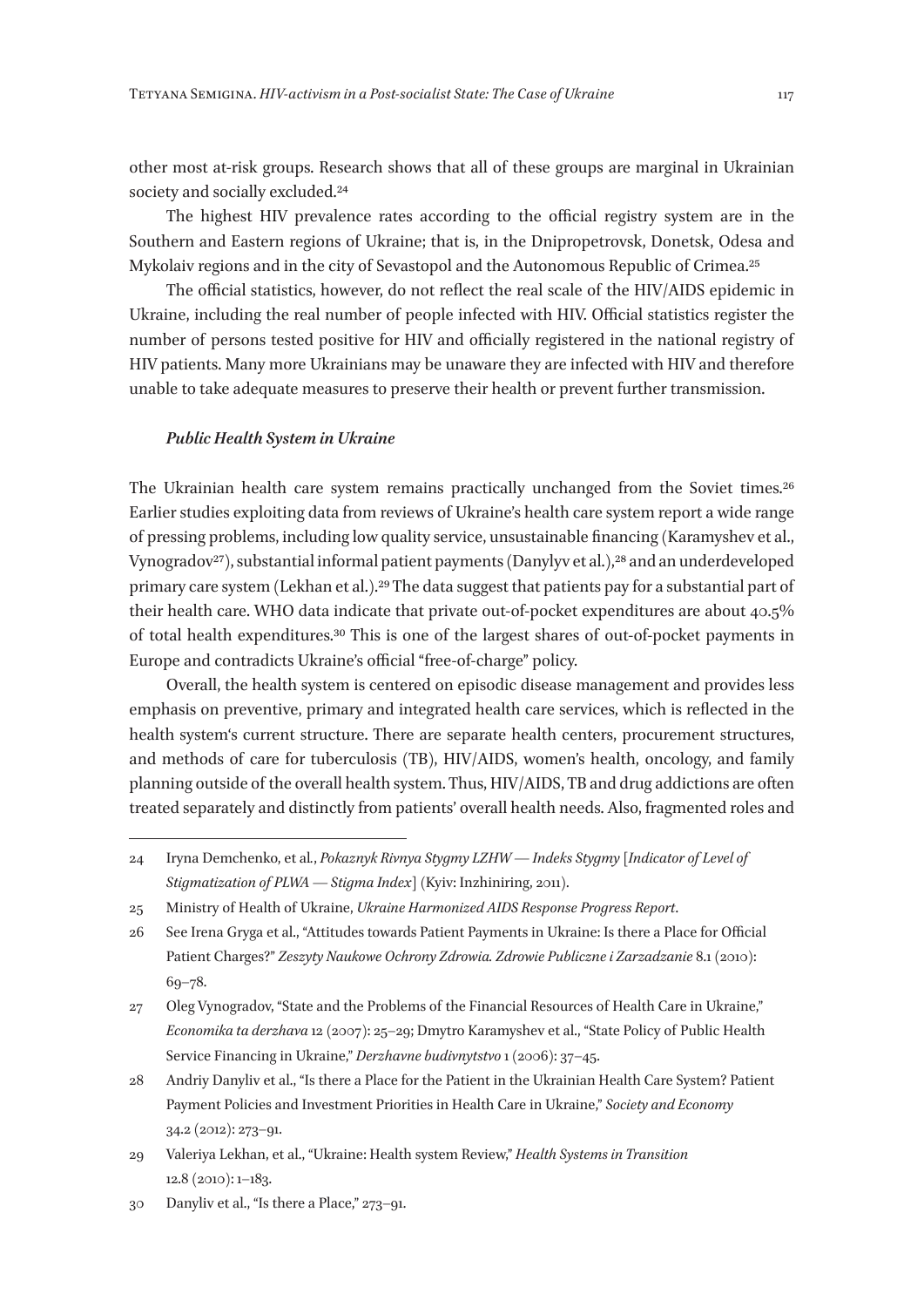relationships in the health sector undermine the ability of the Ministry of Health (MOH) to lead and guide the reform process.31

### **Key Findings**

### *The Policy of Combating HIV/AIDS in Ukraine and its General Context*

Ukraine's government recognizes the myriad challenges caused by Ukraine's HIV/AIDS epidemic and has authorized a number of its institutions to address them by adopting a multi-sector approach. However, only one-third of all allocated resources to counteract HIV/AIDS comes from Ukraine's central and local budgets. The remainder comes from the international donor community.32

Currently, HIV/AIDS is a priority issue for Ukrainian public health and social care policy. Ukraine's HIV/AIDS policy covers a broad range of interventions, including the prevention and treatment of HIV/AIS and the care and support for people living with HIV/AIDS. The interviews and literature review<sup>33</sup> conducted for this article revealed several distinct periods in the development of HIV/AIDS policy in Ukraine:

- 1) Post-soviet period (first half of the 1990s) during which HIV-positive people were marginalized and stigmatized. During this period, IDUs were forced to have HIV tests, and HIV-related services were entirely within the domain of medical rather than social institutions. Whilst national legislation on HIV/AIDS met international standards, a number of studies conducted in Ukraine (Demchenko et al., Spicer et al., Zhukova)<sup>34</sup> have shown that these standards were often violated.
- 2) A bureaucratically oriented period (mid-1990s to 2004) was characterized by political rhetoric concerning the prevention of HIV/AIDS and treatment for people living with
- 31 Tetyana Semigina, "Polityka protudii epidemii VIL/SNIDu v Ukraini: Mizh nadiiamy ta rozcharuvanniamy," ["The Policy of Counteraction to HIV/AIDS Epidemic in Ukraine: Between Hopes and Disappointments,"] *Naukovi zapysky NaUKMA: Politychni nauky* 69 (2007): 22–27.
- 32 UNAIDS. *Comprehensive External Evaluation of the National AIDS Response in Ukraine: Consolidated Report* (Kyiv, 2009).
- 33 Arseniy Gutnik, "Extending Theories of NGOs: Committed HIV/AIDS Activists and Neoliberal Reforms in Ukraine," in *Engaging Social Justice: Critical Studied of 21st Century Social Transformations*, ed. David Fasenfest (Leiden: Brill, 2009), 83–116; Nicole Judice et al., *HIV Policy Assessment: Ukraine* (Washington, DC: Futures Group, Health Policy Project, 2011); Tetyana Semigina, *Policy to Combat HIV/AIDS Epidemic in Ukraine: The Role of the International Support* (Kyiv: Ahenstvo Ukraina, 2008); UNAIDS. *Comprehensive External Evaluation of the National AIDS Response in Ukraine: Consolidated Report* (Kyiv, 2009); Viktoriya Zhukova, "Racializing Europe: Transnational and National Dimensions of Biopolitics, Health and HIV/AIDS. The case of Ukraine" (PhD diss., Budapest, CEU, 2013).
- 34 Demchenko et al., *Indicator of Level of Stigmatization of PLWA — Stigma Index*, 4–5; Neil Spicer et al., "'It's Risky to Walk in the City with Syringes': Understanding Access to HIV/AIDS Services for Injecting Drug Users in the Former Soviet Union Countries of Ukraine and Kyrgyzstan," *Global Health* 7 (2011); Zhukova, "Racializing Europe," 6–8.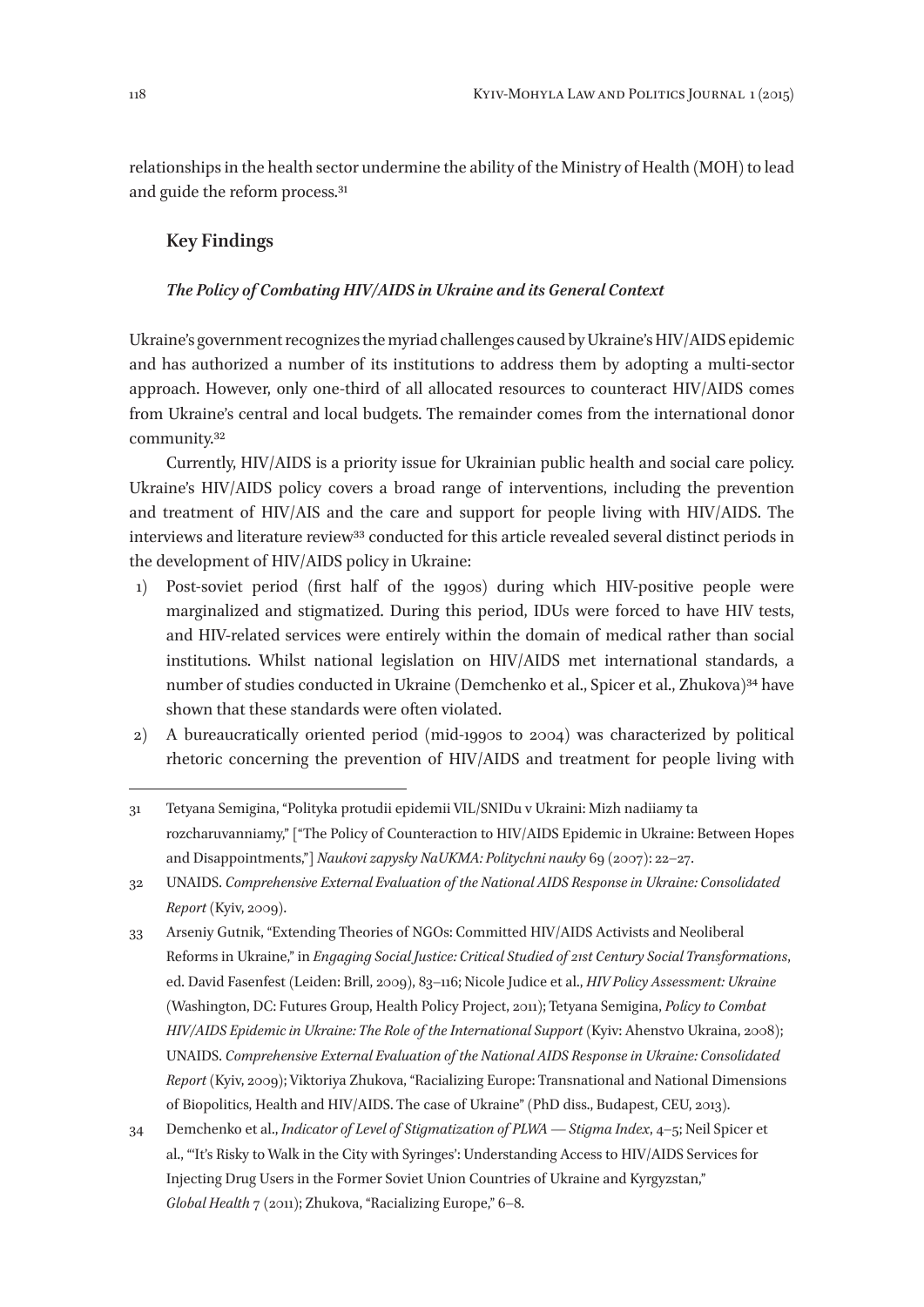HIV/AIDS but was not backed up with financial support. As a result, national HIV/AIDS programs were not implemented or evaluated effectively.

- 3) A period of rapidly expanding HIV/AIDS programs and services (2005–2010) resulted from substantial donor support, in particular Global Fund to Fight AIDS, Tuberculosis and Malaria grants, as well as funding by around 30 donor organizations and significant funding for nongovernmental organizations to provide prevention, care and support services.35 Access to HIV/AIDS services by most at-risk groups was expanded with the countrywide introduction of methadone-based treatment in 2008. Further, by the end of 2012, the government of Ukraine provided antiretroviral therapy to almost 37,400 or 92% of the 40,350 patients receiving treatment. These achievements were possible due to the working partnerships of strong civil society organizations that provide community-based HIV prevention, care and support services and local government health providers, in particular the specialized AIDS service of 27 regional/*oblasts* AIDS Centers, 14 municipal AIDS centers and committed and supportive narcology and TB dispensaries.<sup>36</sup>
- 4) A period of advocacy and political action followed (2010–2014) during which oligarchic groups dominated politics and resulted in the strengthening of nepotic political traditions in all areas of public policy. Populism, the violation of basic human rights and corruption were the main features of Ukrainian health policy.

The HIV policy assessment conducted and published by the USAID's Health Policy Project<sup>37</sup> in 2011 states that, despite the strong HIV policy foundation, Ukraine's HIV policy had not been fully implemented. The assessment identified the following gaps and barriers in the HIV policy's implementation: 1) a lack of detailed mechanisms, such as operational guidelines or standards, to support the implementation of HIV laws and regulations; 2) inadequate strategic planning or a lack of detail in implementation plans; 3) insufficient resources mobilized to implement the laws and regulations; and 4) a lack of awareness and acceptance of legal protections for vulnerable groups among key stakeholder groups, including law enforcement, local government, and healthcare providers. In addition, the police were abusive, irrespective of the victims' gender. The interviews identified that, overall, Ukraine's health system, with its vertical and in-patient-driven services, was one of the major barriers to improving access to and the quality of HIV-related services, achieving a reduction in HIV/AIDS morbidity and mortality and implementing HIV policy.

Stigma and discrimination is by far the biggest concern of all the most at-risk groups' representatives interviewed. Numerous IDUs and CSWs repeated harrowing stories of police brutality, corruption, and abuse. Only once during a focus group discussion was it mentioned that relationships with the police were acceptable.

In general, the HIV/AIDS epidemic had become a socially complex phenomenon that challenged the medical and social services system that had been established in the Soviet and post-Soviet periods. According to interviews with international experts, this epidemic

<sup>35</sup> Semigina, "The Policy of Counteraction to HIV/AIDS Epidemic in Ukraine", 26.

<sup>36</sup> Semigina, *Policy to Combat HIV/AIDS Epidemic in Ukraine*, 24–28.

<sup>37</sup> Judice et al., *HIV Policy Assessment: Ukraine.*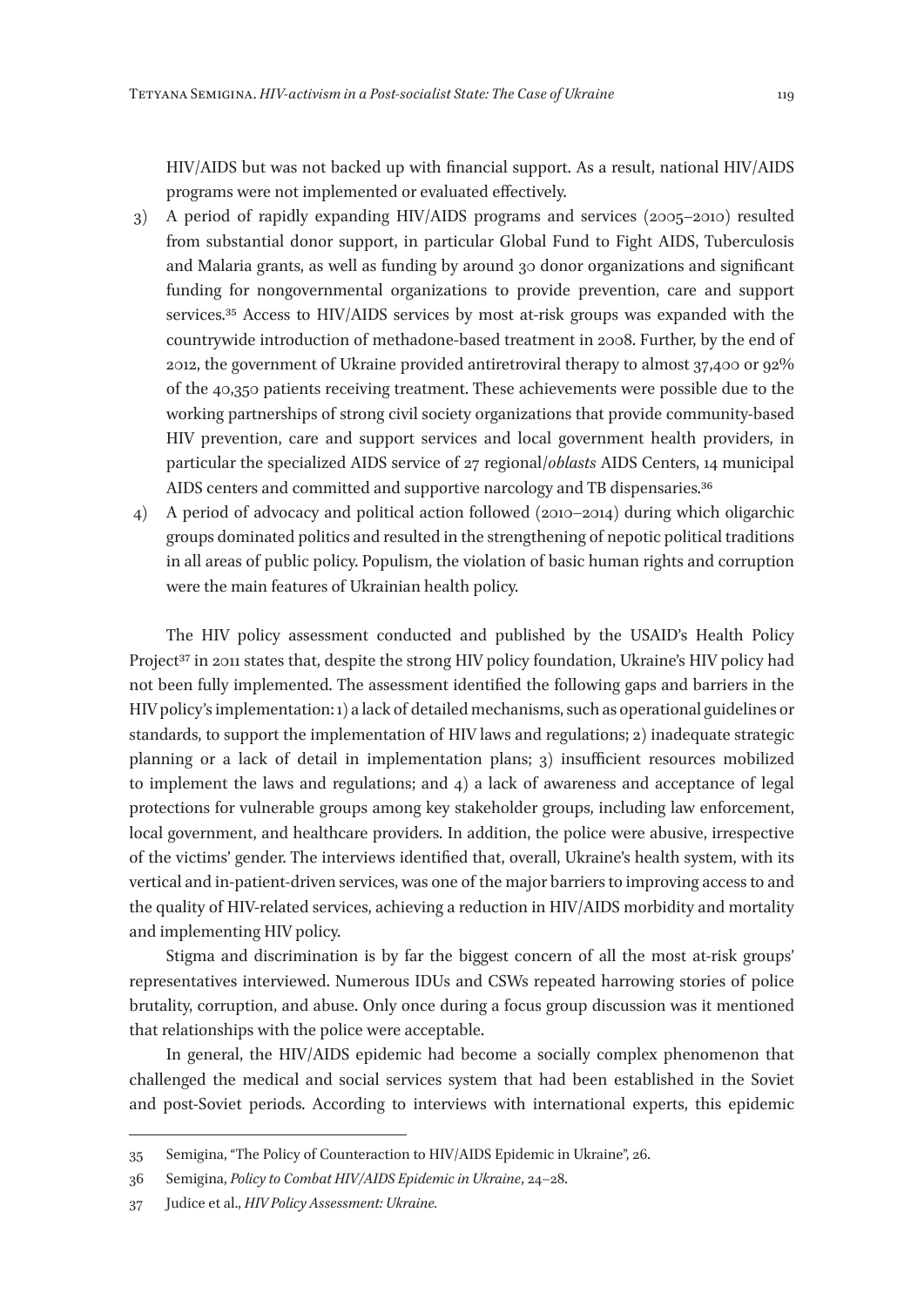accelerated with the gradual destruction of departmental isolationism of Ministry of Health of Ukraine as a policy maker and implementer for HIV/AIDS. The same can be said for the role of Ministry of Health in all policies related to health issues.

#### *A Brief Historical Account of HIV-activism in Ukraine: The Impact of Global Actors*

In Ukraine, as the results of this study indicate, few national-scaled HIV-activist organizations have local branches rooted in small mutual-support groups.

The first mutual-support groups of HIV-positive people had been organized at the end of 1990s, mainly in cities with high levels of HIV cases. Their main activities were concentrated on self-supportive psychological help and access to the free medical care declared by Ukrainian legislation. As one of the HIV-activists in his interview recalls about this time:

We had a very clear objective to get access to medical treatment, to antiviral treatment. People with HIV had united and did whatever it was possible under those circumstances. That's how the 'Network' was established.

"Network" is a short name for the charitable foundation "All-Ukrainian Network of People Living with HIV." It is one of the most powerful non-governmental public health organizations. Officially registered in 2001, the Network claims that it was established in 2000 by a few enthusiastic HIVpositive people and was involved in a number of successful campaigns. The official story of its creation posted on its website,38 however, does not stress the role of international organisations and its dependence on donor money.

Yet, the author's interviews, her analysis of websites and her observations revealed that the Network's development relied heavily on international organizations, including the Elton John AIDS Foundation (EJAF), the Global Fund to Fight AIDS, Tuberculosis and Malaria (GFATM), USAID and others.

The Network implemented a common project with the EJAF in 2001–2010. The Foundation declares that it had supported the Network because the Network was striving to become "allencompassing" toward target groups in the HIV/AIDS epidemic, including men having sex with men (MSM). As one of interviewed HIV-activist stated:

This project was rather important for setting organization. It had provided seed money to start real activities on national level.

The second important step in development of the Network relates to start in the mid-2000s of the GFATM Program in Ukraine. This program was run by the International HIV/AIDS Alliance, which is headquartered in the UK with a technical branch in Kyiv. Initially, the GFATM Program focused on providing antiretroviral treatment, caring for HIV-positive people and offering prevention programs for the most at-risk population — drug users, commercial sex workers and

<sup>38</sup> See The All-Ukrainian Network of People Living with HIV, "History," accessed May 1, 2014, http://www.network.org.ua/en/network/history/.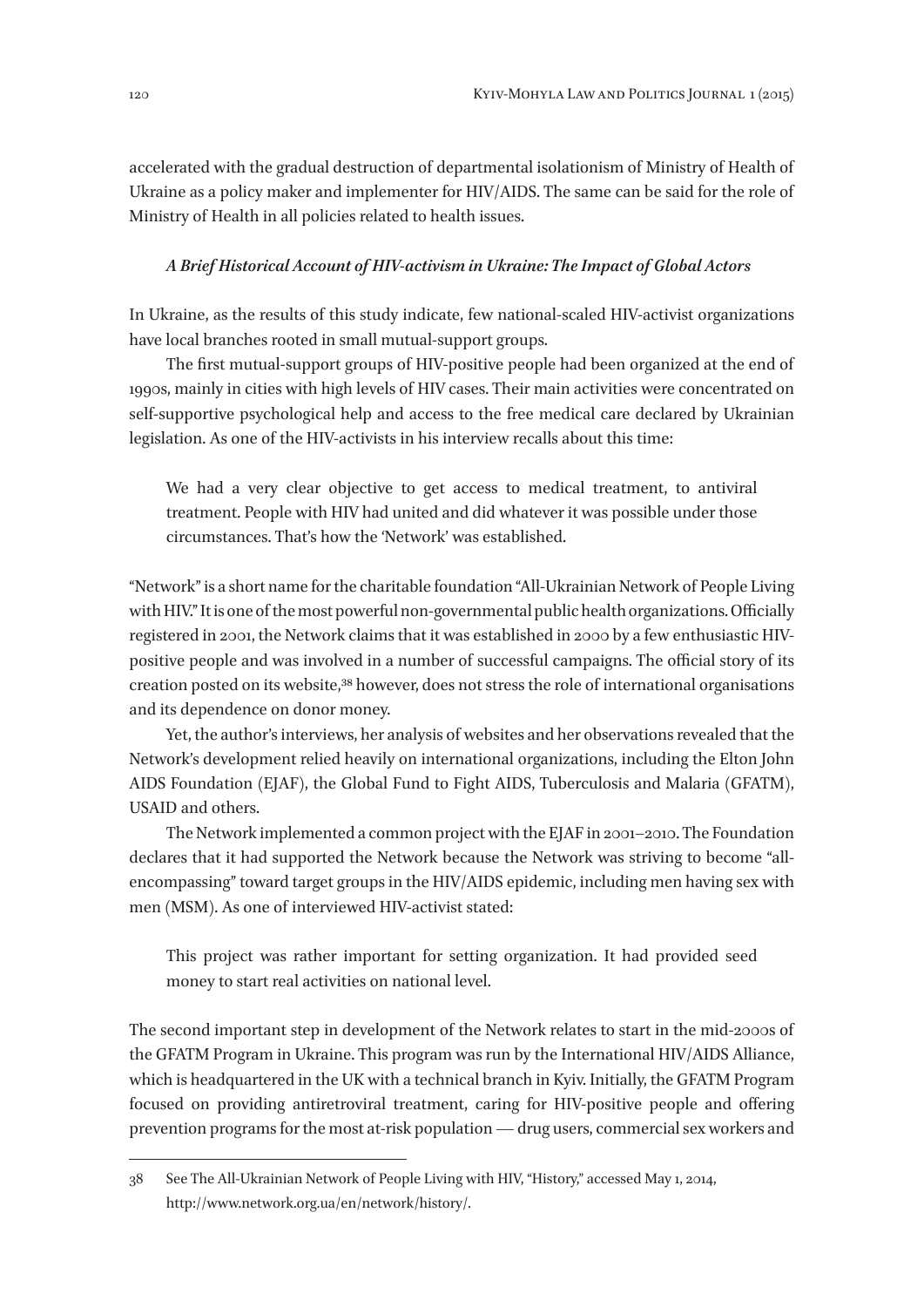the like. The GFATM gave funds to the Network for establishing care for HIV-positive people on the regional level. The first GFATM Program in Ukraine also undertook capacity-building activities. Then the Network became a co-recipient of the GFATM Program together with the International HIV/AIDS Alliance, a registered charitable foundation in Ukraine.39

The Network was a recipient and a co-recipient of a number of USAID Projects. For example, the HIV/AIDS Service Capacity Project (USCP) implemented in 2007–2012 focused on involving people living with HIV and representatives of the most at-risk population groups in regional and local coordination councils on HIV issues, as well as on the improvement of HIV-related services. The Project focused on capacity building, which took shape as trainings, workshops, and individualized technical assistant to selected local NGOs. These activities strengthened HIV-activists in Ukraine. The following quote from an NGO director was typical of what interviewees said about these trainings:

*The training exposed me to the role media can play in promoting my NGO. After I returned, within two weeks I secured a twenty-minute weekly television spot to spread HIV/AIDS messages; I had learned from the HIV/AIDS Service Capacity Project that the public stations must devote time each week to public messages.*

Now the Network has about 400 employees and provides services to around 20,000 clients. It has branches in all of Ukraine's regions. It implements a number of international projects, draws the attention of public officials and tries to influence the state decision-making process.40

Another national HIV-activist organization was established in 2004, the All-Ukrainian Charitable Foundation "Coalition of HIV-related service organizations." It brings together 77 organizations from 22 regions of Ukraine. Its announced strategy is to ensure the equal participation of NGOs in the planning, development, implementation and monitoring of HIV/ AIDS and TB control policy in Ukraine. The Coalition implements a number of international projects as a sub-recipient of the GFATM and USAID and by serving as an "umbrella" for NGOs involved in combating HIV/AIDS epidemic.41

In 2011, a new HIV-activist organization called UCAB (Charitable Foundation "Ukrainian Community Advisory Board on access to treatment in Ukraine") was established. This NGO lobbies for the interests of patients with HIV, TB and hepatitis, especially for their rights to free treatment and care. It also argues for more transparency in the implementation of public health policy. In 2013, the general meeting of UCAB changed the organization's name to Charitable Foundation "Patients of Ukraine," which made it possible to expand membership to include representatives of patients with various diseases. The partners of "Patients of Ukraine" are charitable foundations, NGOs and associations that actively protect the rights of patients in Ukraine.42

<sup>39</sup> More details can be found here: The International HIV/AIDS Alliance in Ukraine, "About Us," accessed May 10, 2014, http://www.aidsalliance.org.ua/cgi-bin/index.cgi?url=/en/about/index.htm.

<sup>40</sup> See: The All-Ukrainian Network of People Living with HIV, "History," accessed May 1, 2014, http://www.network.org.ua/en/network/history/.

<sup>41</sup> See: Coalition of HIV-service Organizations, "About Us," accessed May 3, 2014, http://en.hiv.org.ua/about.

<sup>42</sup> UCAB, "History," accessed May 10, 2014, http://patients.org.ua/en/about/history/.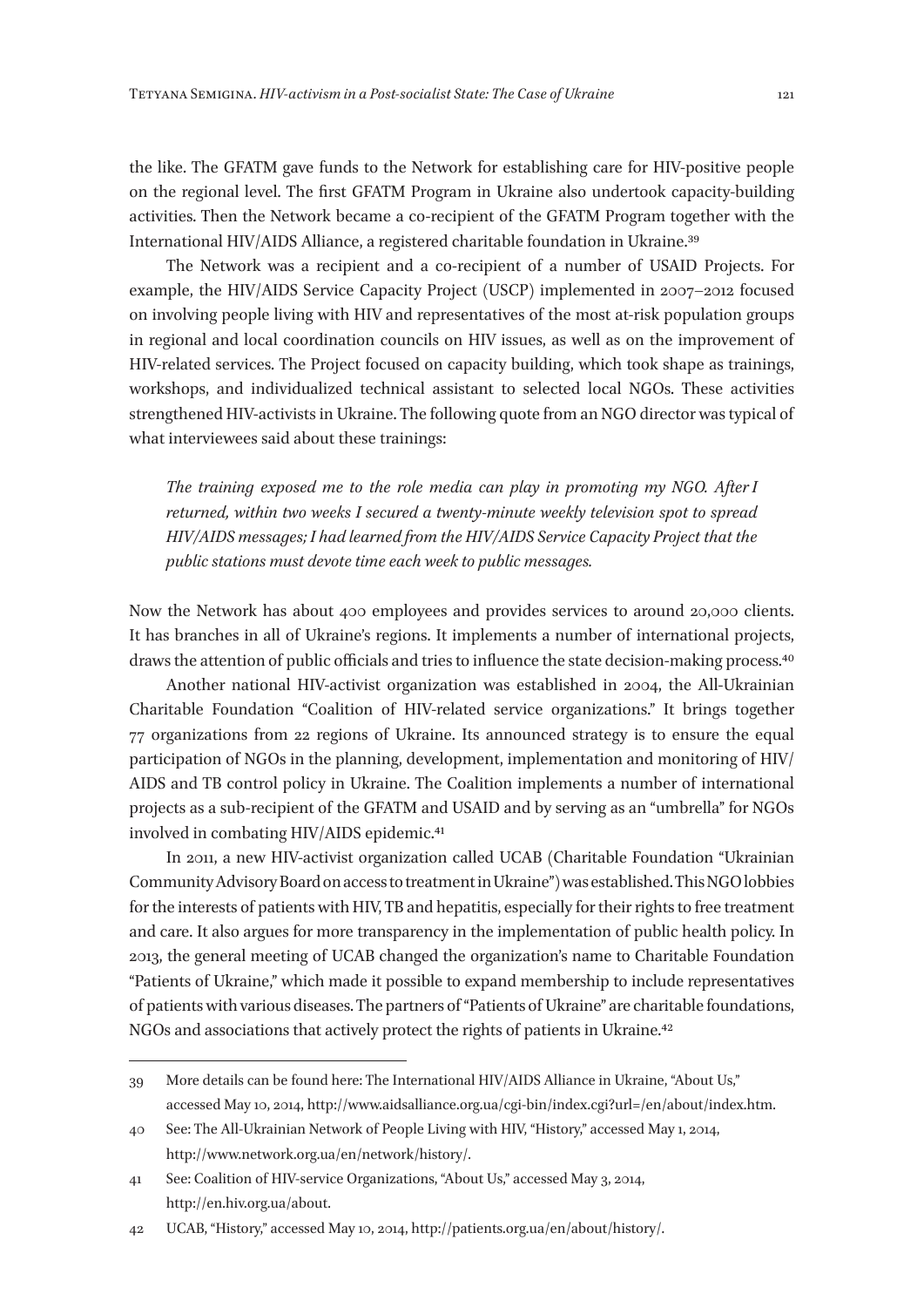According to interviews, the International HIV/AIDS Alliance in Ukraine supported peerdriven prevention programs for marginalized groups and the development of such groups.

Different NGOs in Ukraine, with the support of various international donors, also fought for introducing methadone programs (substitution treatment) for IDUs. This fight led to political debates and changes in legislation. Substitution treatment is highly associated with the Westernization/Europeanization of Ukraine,43 while many post-Soviet countries, including Russia, had banned this treatment.

The improvement of the policy environment to support the scale-up of methadone programs for IDUs was frustrated by the uncertain and ambivalent position of Ukrainian governmental bodies. Interviews with clients and representatives of NGOs revealed a high degree of resistance to expanding this treatment, especially by central-level authorities within the Ministry of Internal Affairs, the General Prosecutor's Office and State Security Service of Ukraine, as well as by local officers. In all the focus group discussions, opinions about police abuse and harassment against the most at-risk groups reflected these thoughts:

*The police act aggressively against us. But after the "client card" was introduced, it*  was easier to deal with the police. Still we need more legal support, including free legal *counsel*.

In sum, Ukraine has a few national activist organizations in the area of HIV/AIDS, more than 150 regional HIV organizations and around 30 international donors. In many cases, NGO-provided services substitute for state services. NGOs that perform activities that the state is expected to perform are channels for the implementation of the pharmaceutically oriented policy of the global actors whose focus is mostly on antiretroviral and methadone treatment.

#### *The Politicization of HIV-activism*

Despite the crucial role that NGOs in Ukraine play in the direct provision of care for HIVpositive people and in the implementation of prevention programs, they are turning into new channels of influence and control. Interviewees summarized some of the ways that civil society organizations have been strengthened, as the following comment illustrates:

Civil society has got new development that manifested in technical and professional development of HIV-related service organizations in the last five years. They are now a powerful force.

Ukrainian NGOs are fighting for the rights of HIV-positive people and against discrimination against them. This includes struggling against corruption and for greater amounts and better use of public funds for treatment. Few campaigns were successfully implemented in 2013 (for example, to get money for medical treatment for people living with TB, as more than 60% of HIV-positive people are living with co-infection). Ukrainian NGOs also are struggling with out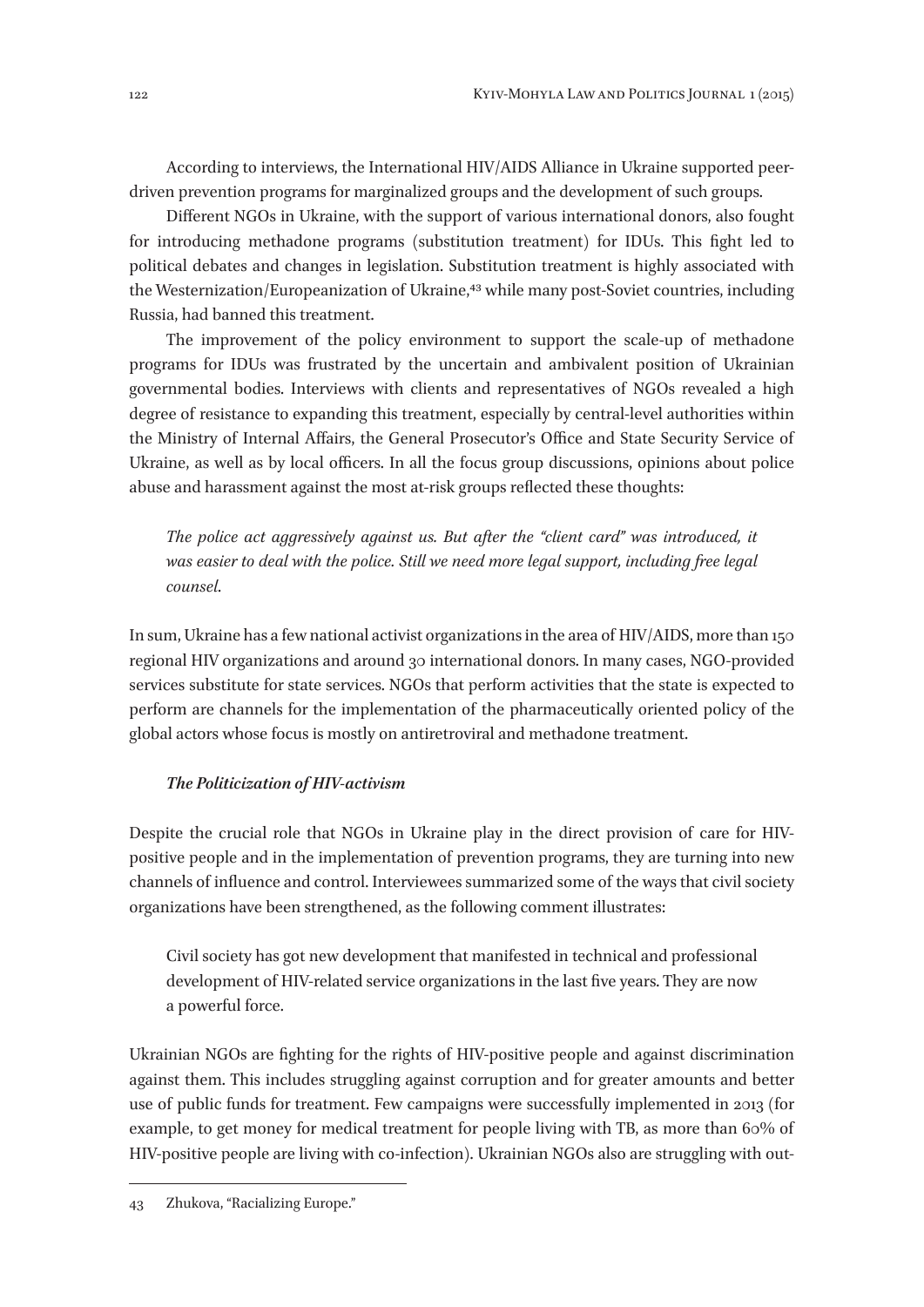of-pocket payments for treatment of patients living with HIV/AIDS, TB, drug use, hepatitis, and similar conditions.

Representatives of HIV-activist organizations are serving on national and regional coordination councils on HIV/AIDS issues. In many regions, people living with HIV have been elected as deputy chairs of such councils.

The most prominent evidence of the politicization of HIV-activism in Ukraine is found in the Euromaidan activities and the changes that followed. An analysis of websites (The All-Ukrainian Network of People Living with HIV 2014, The International HIV/AIDS Alliance in Ukraine 2014), Facebook and Twitter pages<sup>44</sup> demonstrates that, during the mass protests in Kyiv and other regions of Ukraine, HIV-activists publically expressed a clear pro-EU position and played an active role in peaceful actions. They participated in rallies, arranged their own actions and widely informed their partners about events. Indeed, some of the well-known slogans of the Euromaidan were proposed by HIV-activists (e. g. "Putin, let us go!" etc.). When the protests changed from peaceful to violent, HIV- activists (mainly from the Network of People Living with HIV/AIDS) arranged their own "field hospital" in the Euromaidan area and worked in city hospitals to serve protesters wounded on Kyiv streets.

After President Yanukovych fled and a new government was formed, HIV-activists joined working groups on the reform of health and social services, trying to draw attention not only to the needs of HIV-positive people but to the need for overall changes to the outdated postsocialist system, using HIV as a tool for political rather than pure public health interventions. For example, representatives of Coalition of HIV-related service organizations were and are active in advocating for social services reforms, including for new principles for financing local social services. Representatives of the Network of People Living with HIV/AIDS and the UCAB are lobbying for an integrated approach to health care and for anti-corruption measures within the Ministry of Health, thus challenging traditional health care delivery and public health policy.

At the same time, many initiatives and the development of HIV-activism are constrained by local political, structural and cultural factors. Interviews and focus group discussions revealed that HIV-positive people are afraid to participate in massive protest actions because of discrimination. In part, this discrimination results from the media not always being tolerant or always protecting confidential information. HIV-activists also stressed that one of challenges for political activism and political lobbying actions is the too-complicated and time-consuming conventional forms of community participation in decision-making. Nonconventional advocacy by a few radical participants has proven to be more effective.

Figure 1 presents major milestones in the history of HIV-activism in Ukraine. It shows the strong relations between the future scenarios of this activism's development and the prospect for the health care reform currently discussed by the Ministry of Health of Ukraine.

<sup>44</sup> Facebook: All-Ukrainian Network of People Living with HIV, accessed August 1, 2014, https://www.facebook.com/All.Ukrainian.Network.of.PLWH; International HIV/AIDS Alliance in Ukraine, accessed July 27, 2014, https://www.facebook.com/pages/International-HIVAIDS-Alliance; Patients of Ukraine, accessed July 25, 2014, https://www.facebook.com/ucab.org.ua; Twitter: All-Ukrainian Network of People Living with HIV, accessed July 23, 2014, https://twitter.com/network\_of\_ plwh.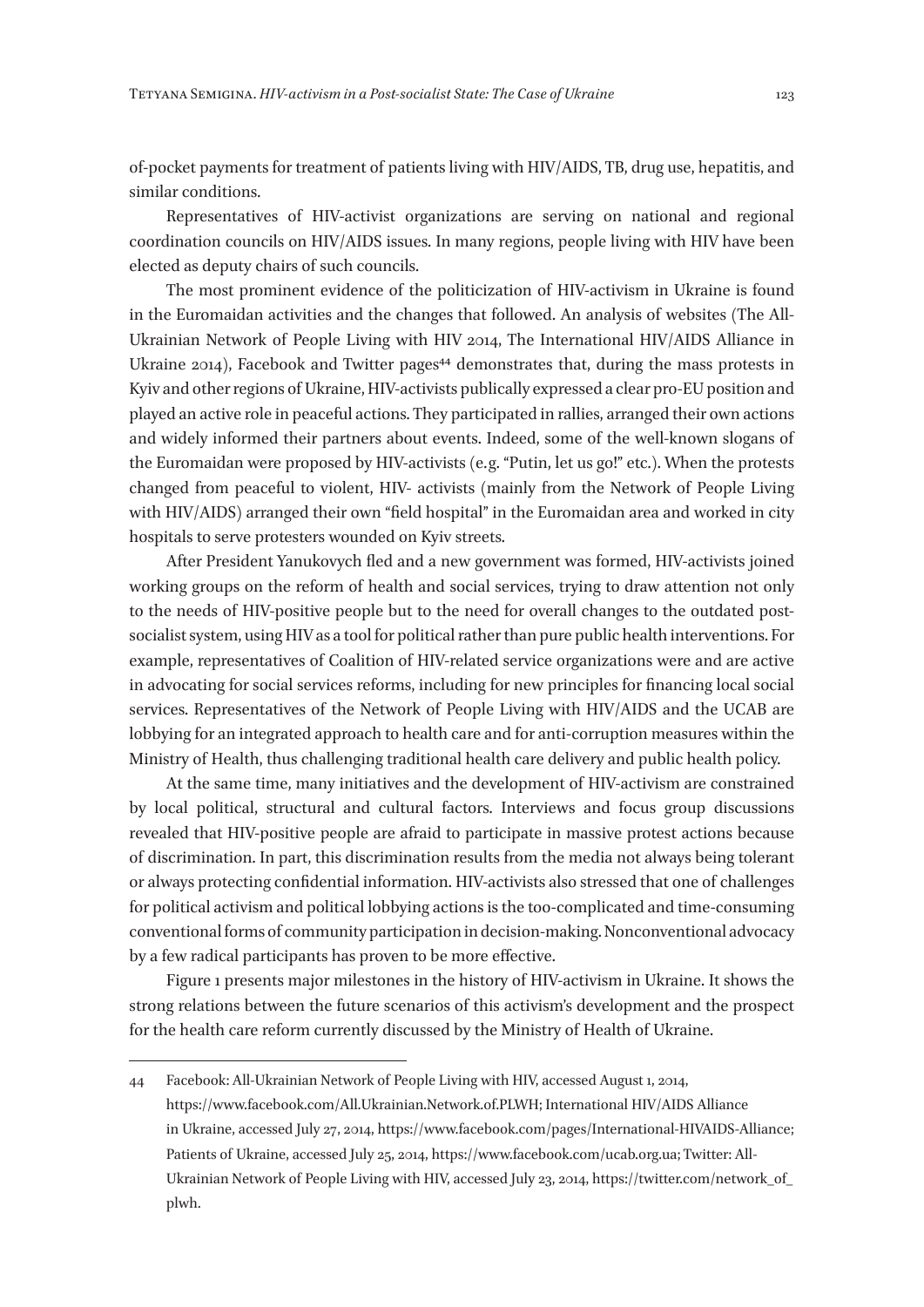### **Figure 1. Milestones in HIV-activism in Ukraine**

*Source:* interviews; websites of the Network of People Living with HIV/AIDS; the International HIV/AIDS Alliance in Ukraine; UCAB

| $Mid$ 1990s | First self-support groups of HIV-positive people appeared                                                                                                                                                                                                                                                                 |
|-------------|---------------------------------------------------------------------------------------------------------------------------------------------------------------------------------------------------------------------------------------------------------------------------------------------------------------------------|
| 2000        | The Network of People Living with HIV/AIDS was organized                                                                                                                                                                                                                                                                  |
| 2001        | The Network of People Living with HIV/AIDS was officially registered and<br>started the implementation of the common project with Elton John AIDS<br>Foundation on national and regional levels                                                                                                                           |
| 2004        | The Global Fund Program started its implementation in Ukraine (seed money<br>for HIV-activism and HIV-related services started to be available)<br>Technical office of the International HIV/AIDS Alliance started to operate in<br>Ukraine<br>All-Ukrainian Coalition of HIV-related service organizations was organized |
| 2006        | The Network of People Living with HIV/AIDS received a "Red Ribbon"<br>international award for the fight against stigma and discrimination of HIV-<br>positive people                                                                                                                                                      |
| 2007        | USAID Capacity Building project started its activities aimed at improvement<br>of political environment for HIV/AIDS programs and further development of<br>governmental and non-governmental HIV-related services                                                                                                        |
| 2008        | Representatives of civil organizations became members of national advisory<br>bodies on HIV/AIDS policy issues                                                                                                                                                                                                            |
| 2010        | Representatives of civil organizations became active members of regional and<br>local advisory bodies on HIV/AIDS policy issues, were involved in elaboration<br>of regional programs for combating HIV/AIDS epidemic                                                                                                     |
| 2011        | The organization UCAB focusing on lobbying of rights for treatment and care<br>was created                                                                                                                                                                                                                                |
| 2013        | The successful advocacy campaigns for financing of health programs were<br>conducted                                                                                                                                                                                                                                      |
| 2013-2014   | HIV-activists played an active role in Euromaidan activities                                                                                                                                                                                                                                                              |
| 2014        | HIV-activists joined governmental working groups on health and social services<br>reforms                                                                                                                                                                                                                                 |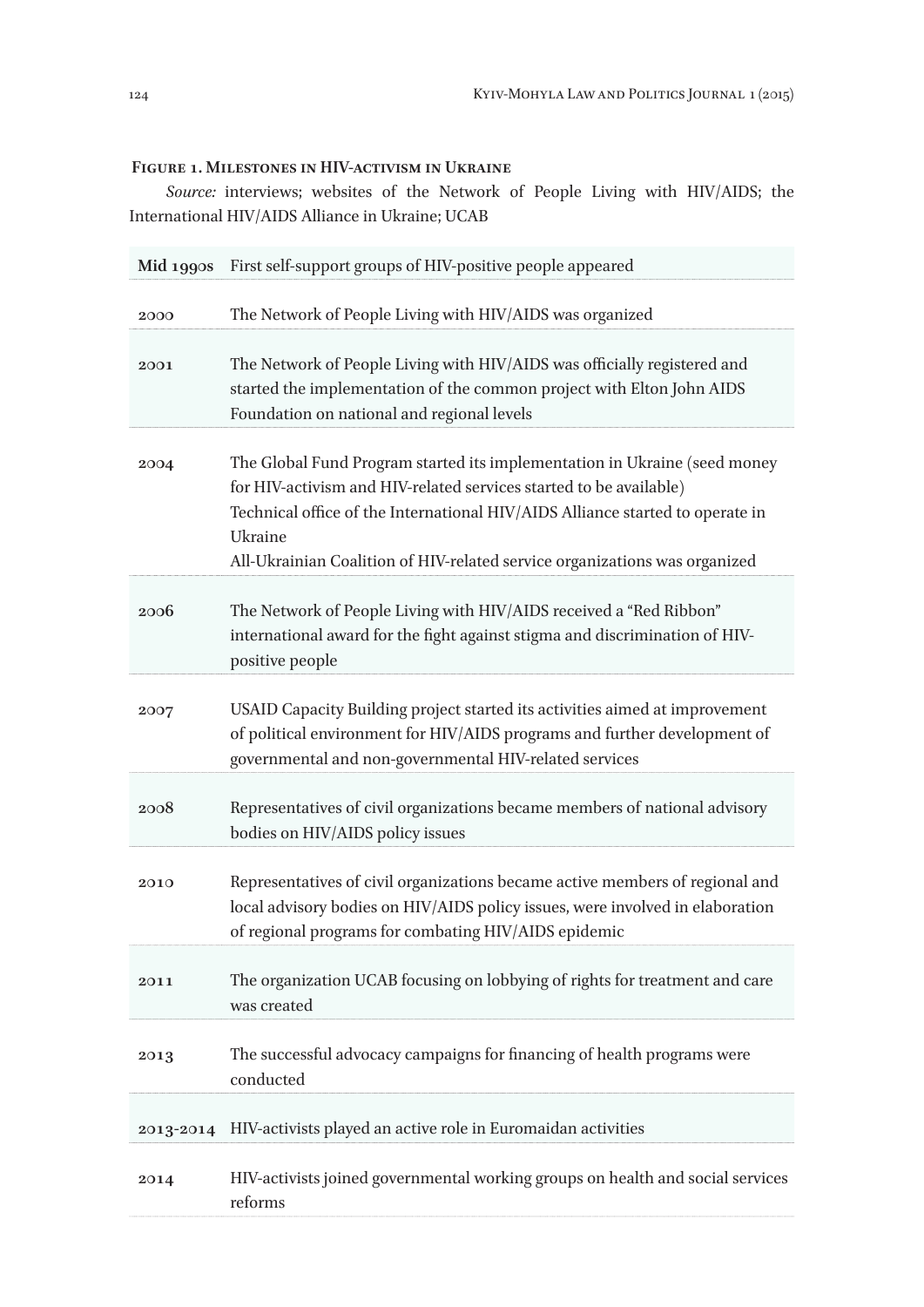### **Discussions**

The lessons drawn from this study provide some useful insights of civil society development, as well as relations between global and local actors for countries emerging from authoritarianism in general.

This study proves that the HIV-activism in Ukraine is in one or the other of two categories: 1) neo-liberal (pro-rights) activism; 2) radical activism. In any case, it is based on the coalition model45 to support marginalized HIV-positive people.

The first type of activism looks at the problem of HIV/AIDS epidemic through lenses of the concept of social exclusion (Sen, Kabeer) and co-operational framework.46 HIV-positive people in Ukraine have low access to resources and can be regarded as marginals having "clusters of disadvantages" with limited human rights (as it defined by Jürgens and Cohen).47

Innumerable accounts of social exclusion and discrimination and the state's lack of preparedness to deal with the HIV/AIDS epidemic in Ukraine shows that the institutional discourse is still in the patronizing mode of the relationship between "'the state' and 'the people'." NGOs have gradually became a main welfare-provider for people living with HIV/AIDS. HIV/AIDS is different from the other areas of public health and social support for HIV/AIDs patients is different from the support to other disadvantaged groups. For instance, people living with HIV/AIDS receive more free medical and social services than other groups, such as people with disabilities and people living with many chronic diseases.<sup>48</sup> This study demonstrates the key role of the Ukrainian NGOs and their international donors in this important change.

This process of "NGOisation" of combating HIV/AIDS epidemic in Ukraine is quite similar to those processes in countries with substantial western donor funding. Healy and Craddock stated that NGOisation supported by international organizations involved decentralization and the installation of NGOs as a channels of influence.<sup>49</sup> This can be regarded as a post-colonial "soft imperialism" because these activities are based on the western liberal discourse of human

<sup>45</sup> The coalition model has been described in Elinor, *Governing the Commons*.

<sup>46</sup> Amartya Sen, *Social Exclusion: Concept, Application, and Scrutiny. Social Development Paper* (ADB, 2000); Naila Kabeer, "Poverty, Social Exclusion and the MDGs: The Challenge of 'Durable Inequalities' in the Asian Context," *Institute of Development Studies Bulletin* 37 (2006), 5–12; Alan G. Alegre, ed., *Trends and Traditions, Challenges and Choices: A Strategic Study of Philippine NGOs*; Geoffrey Evans and Stephen Whitefield, "The Politics and Economics of Democratic Commitment: Support for Democracy in Transitional Societies"; Jude Howell and Lynn J. Pearce, *Civil Society and Development: A Critical Exploration*; Silliman, G. Sidney and Noble, Lela Garner, eds., *Organizing for Democracy: NGOs, Civil Society, and the Philippine State;*

<sup>47</sup> Ralf Jürgens and Jonathan Cohen, *HIVand Human Rights: Now More Than Ever* (New York: Open Society Institute, 2009).

<sup>48</sup> Semigina, *Policy to Combat HIV/AIDS Epidemic in Ukraine*, 110–12.

<sup>49</sup> Susan Craddock, *City of Plague: Disease, Poverty, and Deviance in San Francisco* (Minneapolis: University of Minnesota Press, 2000); Dan Healy, *Homosexual Desire in Revolutionary Russia: The Regulation of Sexual and Gender Dissent* (Chicago: The University of Chicago Press, 2001).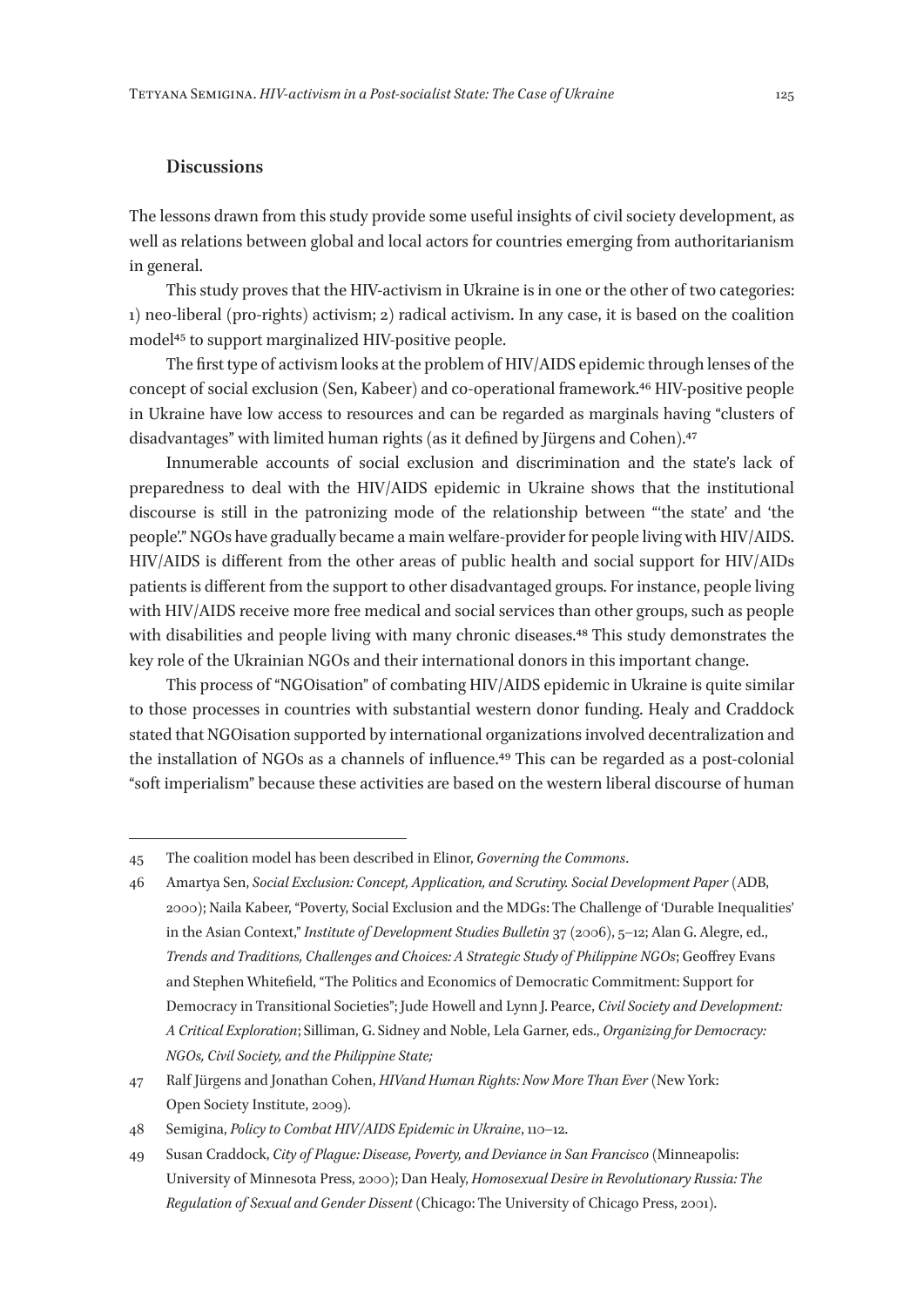rights and supported by the global actors of health policy through funding, technical assistance and the adoption of international standards.

NGOs in Ukraine are establishing "parallel" (doubling) structures to the state ones, which is a challenging issue. The sustainability of such services is questionable, as NGOs are heavily dependent on donors' funding and are not integrated into the national health care system. Indeed, their activities sometimes conflict with that system. As Lavalette and Ferguson have observed, civil society can be a tool to undermine state health and welfare services.50

Changes in Ukraine's national leadership (during last five years, seven ministers of health came through the government's doors) further challenges the sustainability of the policy environment for sustainable service provision. The political will to deal with the HIV/AIDS epidemic is low. It is mostly limited to declarations unaccompanied by sufficient funding for actions and measures needed to prevent HIV transmission and to care for the infected and affected.

This study demonstrates a similarity with Tuffe's findings on the difficult shift in civil society practice from service provision to an agenda of public service monitoring, social accountability and community engagement.51 At the same time, the current activities of HIV organizations in Ukraine are in line with the latest World Health Organization initiatives, including the Bamako Initiative and change@WHO<sup>52</sup> and global social work standards.<sup>53</sup>

The political processes in Ukraine stimulated radicalism in the development of HIVactivism mainly during the Orange Revolution in 2004 and the Euromaidan in 2013–2014. HIV-activists were among those who supported both protest movements. This is consistent with the idea of Petras, which suggests that NGOs may successfully co-opt mass movements in developing countries.54 A prospective scenario for HIV-activism in Ukraine can be drawn from the ideas of Kallings and Zhukova,55 who stated that civil society has to play a more decisive role in raising awareness and pushing for changes in the status of women and removing economic and judicial obstacles to emancipation.

Ukrainian society's slow modernization process limited public opportunities to influence the course of social and political processes. Most of the population regarded themselves as passive stakeholders, including on matters of health policy.56 However, radical times provoke

<sup>50</sup> Michael Lavalette and Iain Ferguson, "Democratic Language and Neo-liberal Practice: The Problem with Civil Society," *International Social Work* 50 (2007): 447–59.

<sup>51</sup> Thomas Tufle, "Civil Society Sphericules: Emerging Communication Platforms for Civic Engagement in Tanzania," *Ethnography* 15 (2014): 132–50.

<sup>52</sup> World Heath Organisation, "Change@WHO: Newsletter on WHO Reform," accessed October 10, 2013, www.who.int/about/who\_reform/en/index.html.

<sup>53</sup> Vishnthie Sewpaul, "Global Standards: Promise and Pitfalls for Re-inscribing Social Work into Civil Society," *International Journal of Social Welfare* 14. 3 (2005): 210–17.

<sup>54</sup> James Petras, "NGOs: In the Service of Imperialism," *Journal of Contemporary Asia* 29 (1999): 429–78.

<sup>55</sup> Zhukova, "Racializing Europe," Lars Olaf Kallings, "The First Postmodern Pandemic: 25 Уears of HIV/ AIDS," *Journal of Internal Medicine* 263.3 (2008): 218–43.

<sup>56</sup> Bohdan Harasimiv, *Post-Communist Ukraine* (Edmonton: Canadian Institute of Ukrainian Studies Press, 2002).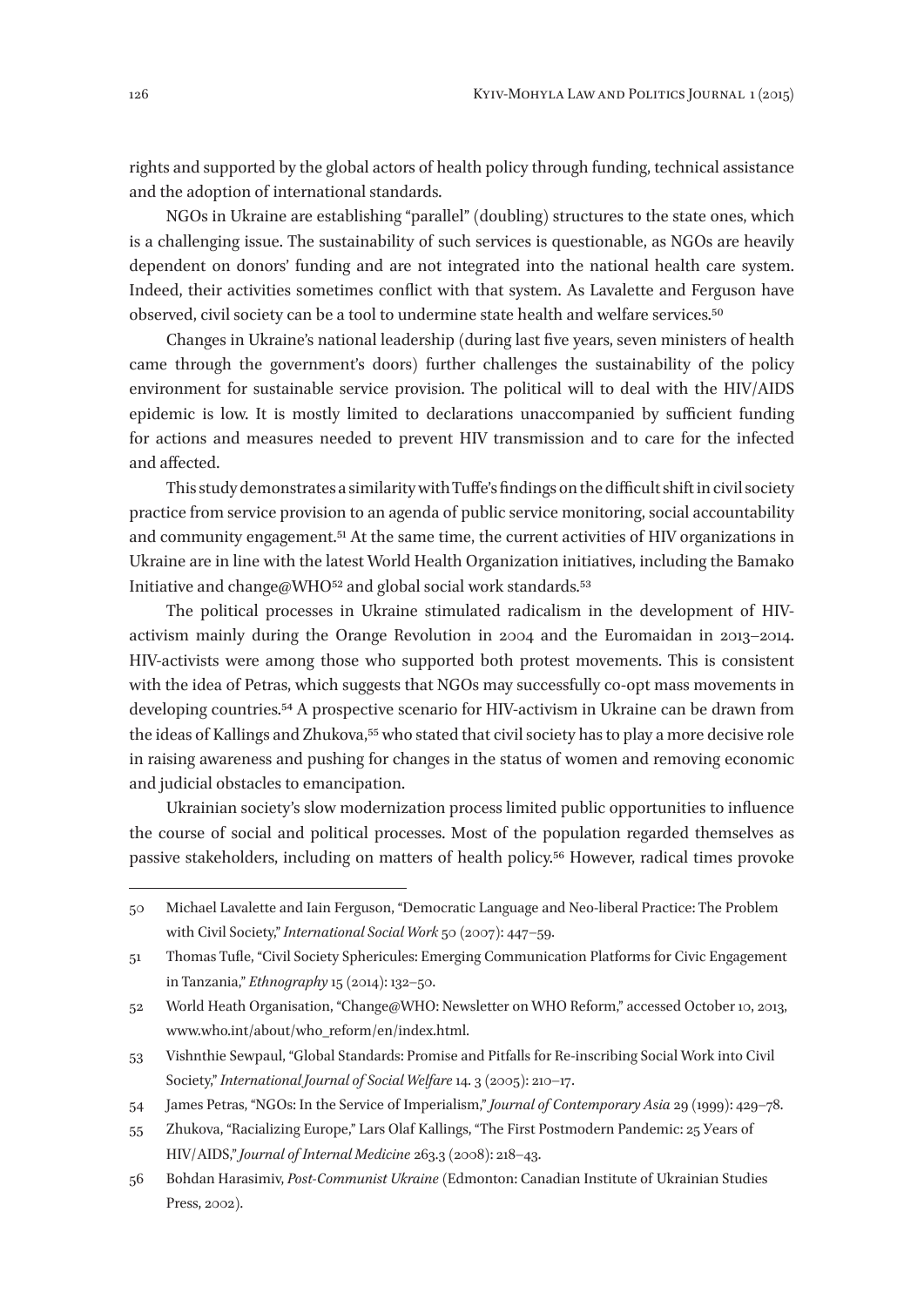radical actions. HIV-activism in Ukraine uses non-conventional activities, political lobbying and collective advocacy programs as it struggles for resources, power and new public policy values. Thus, in combating HIV/AIDS, national and local NGOs cannot be regarded as "a resource for elite political actors" (as Gel'man named NGOs in post-Soviet political regimes).57 They are more challengers than conflict-solvers, creating spaces and patterns for participatory democratic political culture.

The historical development of Ukrainian HIV-activism from providing services to political action and from conventional to non-conventional practices contrasts with comparable developments in many other countries<sup>58</sup> where activities initially focused on anti-discriminatory policies. This is because when the HIV/AIDS problem in Ukraine became visible, the epidemic's causes were already known and supportive treatment was available.

This article shows that major transformations were undertaken both in service provision and policy practices, including that introduction of the national and regional coordination councils that enforce development of the civil society and thus the horizontal level of public policy, changing the public's opinion regarding HIV, HIV-positive people and measures to combat HIV. The international organizations and their beneficiaries in Ukraine can be considered as the main challengers to existing practices and the driving forces for these transformations. Donor funding has contradicting nature: it supports civil society development and makes it fragile at the same time. The same situation can be observed in many countries with high level of international relief programs.59

Figure 2 summarizes key features of the HIV-activism in Ukraine drawing attention of its current advantages and challenges.

The impact of international actors on the development of national approaches for combating HIV/AIDS epidemics and their contributions to the content of the relevant political programs and to the development of community-based organizations was sometimes limited by local policy actors and political traditions. This article demonstrates the complex interactions between global and local levels of policy in Ukraine. Such interactions can be explored based on non-linear processes of glocalization observed in post-socialist countries by Buzarovski.<sup>60</sup> Thus, special attention must be given to that political and social context that influences HIV-

<sup>57</sup> Vladimir Gel'man, "Political Opposition in Russia," 227.

<sup>58</sup> See description of HIV-activism in other countries here: Dennis Altman, *Power and Community. Organizational and Cultural Responses to AIDS* (London: Taylor & Francis, 1994); Steven Epstein, *Impure Science: AIDS, Activism and Politics of Knowledge* (Berkley: University of California Press, 1996); Lawrence Oglethorpe Gostin, *The AIDS Pandemic: Complacency, Injustice and Unfulfilled Expectations* (Chapel Hill: University of North Carolina Press, 2004); Ronald O. Valdiserri "Thirty Years of AIDS in America: A Story of Infinitive Hope," *AIDS Education and Prevention* 23 (2011): 479–94.

<sup>59</sup> See research papers: Jonathan Garcia, "Resource Mobilization for Health Advocacy: Afro-Brazilian Religious Organizations and HIV Prevention and Control," *Social Science Medicine* 72 (2011): 1930–38; David McCoy et al., "Global Health Funding: How much, where it Comes from and where it Goes," *Health Policy and Planning* 24 (2009): 407–17.

<sup>60</sup> Stefan Buzarovski, "Local Environmental Action Plans and the 'Globalization' of Post-socialist Governance: The Macedonian Experience," *GeoJournal* 55 (2001): 557–68.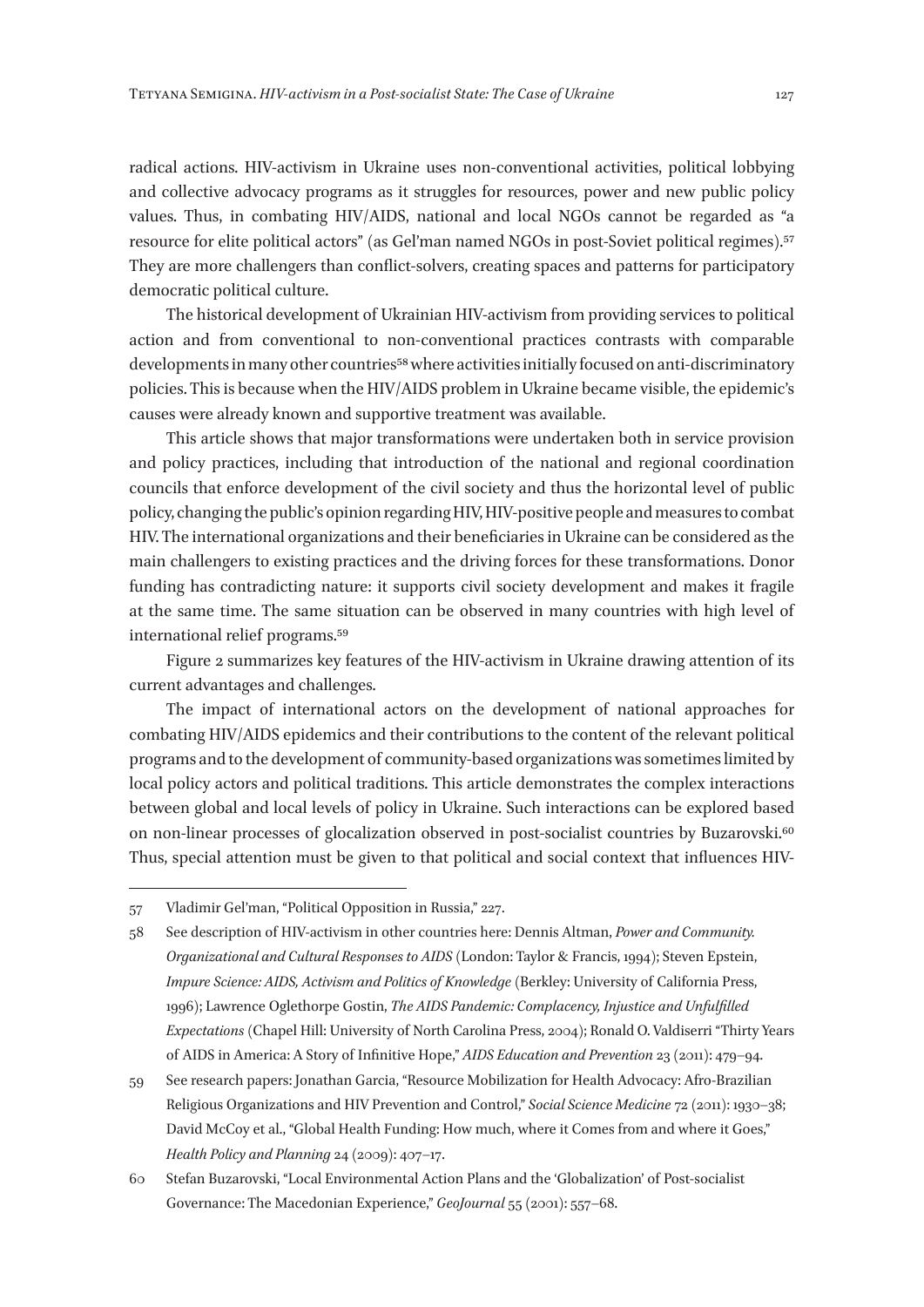## **Figure 2. Strengths, advantages and weaknesses, challenges of HIV-activism in Ukraine as of beginning of 2014**

*Source*: author's reflections



**WEAKNESSES, CHALLENGES** 

activism as a part of civil society manifestation in Ukraine. As Kallings stresses, due to the current world order, both the UN and individual donor countries have to go through national governments, and assistance often does not reach the people.61 Therefore, even if resources are available, lack of political will and infrastructure is causing an implementation crisis. This is true for Ukraine as well.

The political, economic and social development of Ukraine as well as other post-Soviet countries argues that a certain continuum of political regimes emerged after the collapse of the USSR. These "new democracies" vary<sup>62</sup>; and the power balances between authoritarian and democratic values are different. Some countries (Latvia, Estonia, and Lithuania) were oriented on integration with the European Union and implementation of democratic values, while others (like Russia, Uzbekistan and others) preserved the authoritarian political system. Ukraine is somewhere in the middle of this spectrum having a hybrid political regime (as it was observed by Levitsky and Way in 2010<sup>63</sup>). However, Ukrainian civil-society organizations are working to build the structures for more substantial democracy, and sometimes these organizations began with needs-driven activities and ended up with political activism. The challenging domain of combating HIV/AIDS epidemic demonstrates such case.

<sup>61</sup> Kallings, "The First Postmodern Pandemic: 25 Уears of HIV/AIDS."

<sup>62</sup> Definition by Heywood. See: Heywood, *Politics.*

<sup>63</sup> Steven Levitsky and Luca Way, *Competitive Authoritarianism. Hybrid Regimes after the Cold War*  (Cambridge: Cambridge Press, 2010).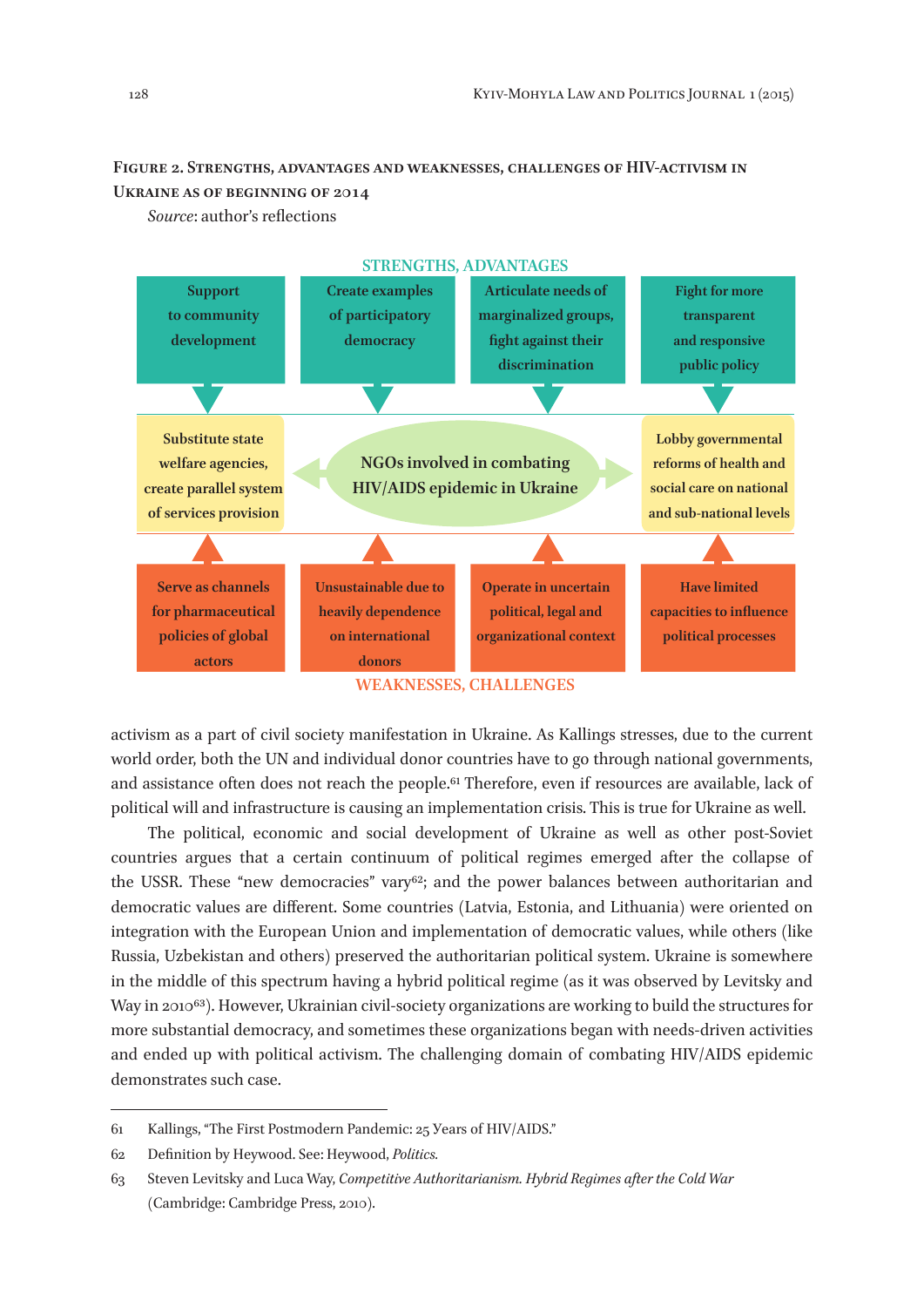Despite our systematic approach, the study ran into a number of methodological problems. The non-random design of this evaluation inevitably leads to selection bias, i. e., those respondents who choose to be interviewed might differ from those who do not in terms of their attitudes and perceptions, affiliation with government/non-government structures, and sociodemographic characteristics and experience. In addition, this non-random convenient sample does not allow us to assess for the external validity of the results. Since a number of questions raised during the interviews dealt with issues that took place in the past, there is a possibility of respondent recall bias. Also, there is a known tendency among respondents to under-report socially undesirable answers and alter their responses to approximate what they perceive as the social norm (halo bias). An additional complication is that some questions called upon the respondents to assess the performance of their colleagues or people on whom they depend upon for the provision of services.

#### **Conclusions**

The HIV/AIDS epidemic in Ukraine challenged not only the public health policy and health care system, but post-Soviet political traditions as well. It questioned the non-transparent policy of the Ministry of Health, the ways of the vertical decision-making process on public health issues and exclusion of patients and representatives of risky groups from power relations.

Currently Ukraine has a few national HIV/AIDS organizations, more than 150 regional HIV organizations involved in service provision and advocating of interests of people living with HIV/AIDS. HIV-activism in Ukraine has its own unique history. It was built not from the grassroots but from the top-down. The increasing political visibility of people living with HIV/ AIDS is connected to the implementation of projects funded by around 30 international donors.

Civil society plays an increasingly greater role in the national HIV/AIDS response through service delivery and critical advocacy. HIV-activism in Ukraine combines neo-liberal (pro-rights) and radical approaches; it is based on coalition model aimed to support marginalized, socially excluded HIV-positive people. In many cases, NGOs substituted state services and performed activities expected to be done by the state, and they are not involved in dependent relations within the state. Moreover, NGOs are struggling with the common to Ukrainian health care practice of out-of-pocket payments.

The political advantages of the civil society involvement into public health policy, including combating of HIV/AIDS epidemic, are related to the fact that the Ministry of Health of Ukraine has to be more accountable, more effective public health programs, treatment and social support had been introduced. Local NGOs have stated to play more active role in solving community problems. Strengthening of civil society through micro or macro practice, building of its capacity are essential to facilitating the process of democratization within the framework of post-socialist hybrid political regime.

The dependence of many NGOs on support and financing from the Global Fund to Fight AIDS, Tuberculosis and Malaria and other international donors raises issues about their sustainability in the long-term. One more challenge is the continuing stigmatization and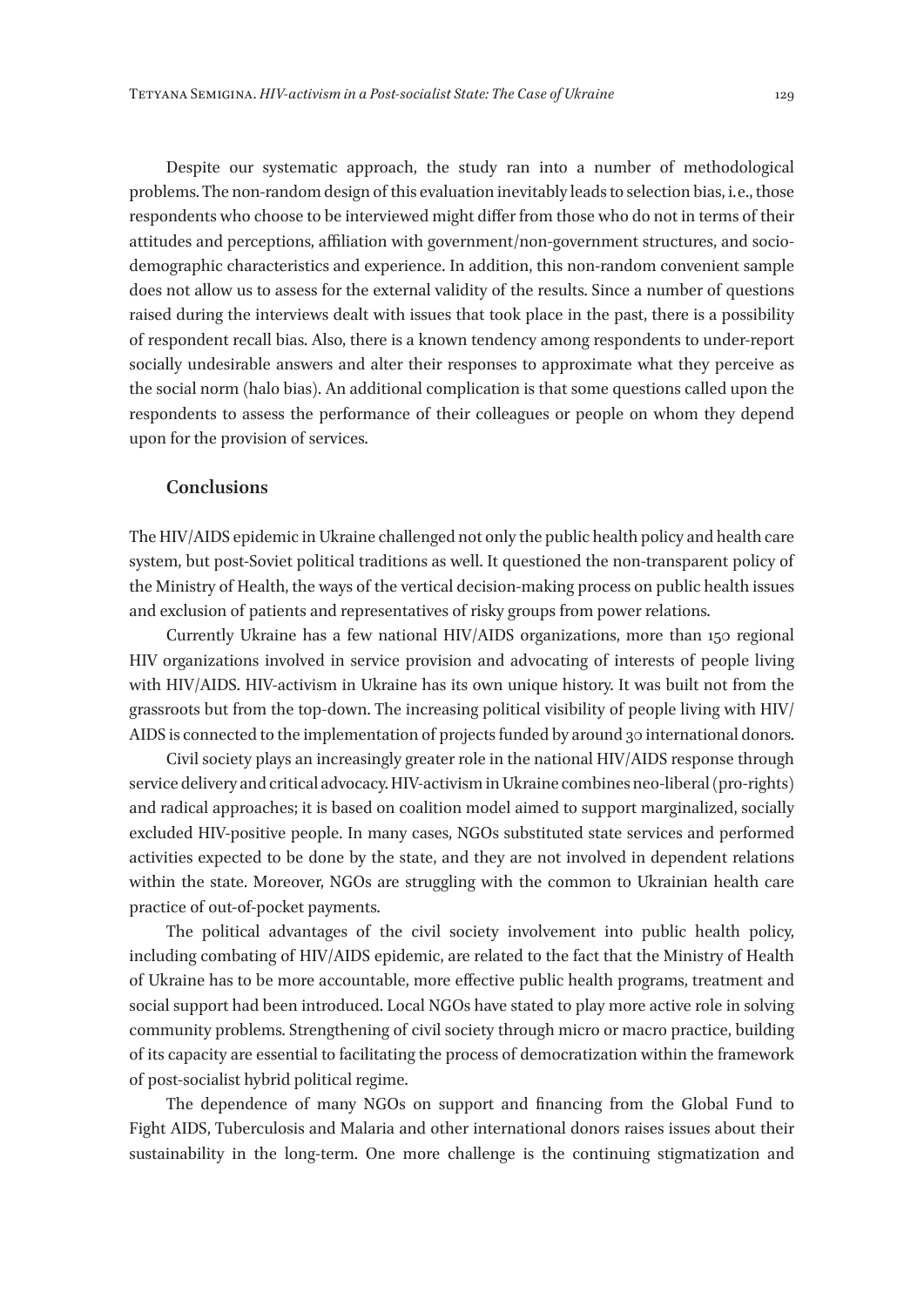discrimination of HIV-positive people. Thus, many of them are afraid to participate in political activities because of disclosure, and this limits HIV-activism and HIV advocacy programs.

#### **Bibliography**

- Alegre, Alan G., ed. *Trends and Traditions, Challenges and Choices: A Strategic Study of Philippine NGOs*. Queron: Ateneo Center for Social Policy and Public Affairs, 1996.
- Alinsky, Saul. *Rules for Radicals: A Pragmatic Primer for Realistic Radicals.* New York: Random House, 1971.
- Altman, Dennis. *Power and Community. Organizational and Cultural Responses to AIDS.* London: Taylor & Francis, 1994.
- Beckmann, Nadine and Janet Bujra. "The 'Politics of the Queue': The Politicization of People Living with HIV/AIDS in Tanzania." *Development and Change* 41.6 (2010): 1041–64.
- Blair, Harry. "Jump-starting Democracy: Adult Civic Education and Democratic Participation in Three Countries." *Democratization* 10 (2003): 53–76.
- Burrano, Larissa, and Yuriy Kruglov. "HIV/AIDS Epidemic in Eastern Europe: Recent Developments in the Russian Federation and Ukraine among Women." *Gesundheitwesen* 6 (2009): 277–89.
- Buzarovski, Stefan. "Local Environmental Action Plans and the 'Globalization' of Post-socialist Governance: The Macedonian Experience." *GeoJournal* 55 (2001): 557–68.
- Chuvardinsky, Olexandr. "Civil Society in Ukraine: Establishment, Functioning and Prospective for Development." PhD diss., Ivan Franko Lviv National University, 2008.
- Coalition of HIV-service Organizations. "About Us." Accessed May 3, 2014. http://en.hiv.org.ua/ about.
- Cohen, Jean and Andrew Arato. *Civil Society and Political Theory.* Cambridge, MA: MIT Press, 1994.
- Craddock, Susan. *City of Plague: Disease, Poverty, and Deviance in San Francisco.* Minneapolis: University of Minnesota Press, 2000.
- Danyliv, Andriy et al. "Is there a Place for the Patient in the Ukrainian Health Сare System? Patient Payment Policies and Investment Priorities in Health Care in Ukraine." *Society and Economy* 34.2 (2012): 273–91.
- Demchenko, Iryna et al*. Pokaznyk Rivnya Stygmy LZHW — Indeks Stygmy* [*Indicator of Level of Stigmatization of PLWA — Stigma Index*]. Kyiv: Inzhiniring, 2011.
- Edwards, Bob, Foley, Michael W. and Diani, Mario, eds. *Beyond Tocqueville: Civil Society and Social Capital Debate in Comparative Perspective*. Hanover, NH: University Press of New England, 2001.
- Edwards, Michael. *Civil Society.* Cambridge: Polity Press, 2004.
- Epstein, Steven. *Impure Science: AIDS, Activism and Politics of Knowledge*. Berkley: University of California Press, 1996.
- Evans, Geoffrey, and Stephen Whitefield. "The Politics and Economics of Democratic Commitment: Support for Democracy in Transitional Societies." *British Journal of Political Science* 25 (1995): 485–514.
- Freire, Paulo. *Pedagogy of the Oppressed*. New York: Continuum, 1986.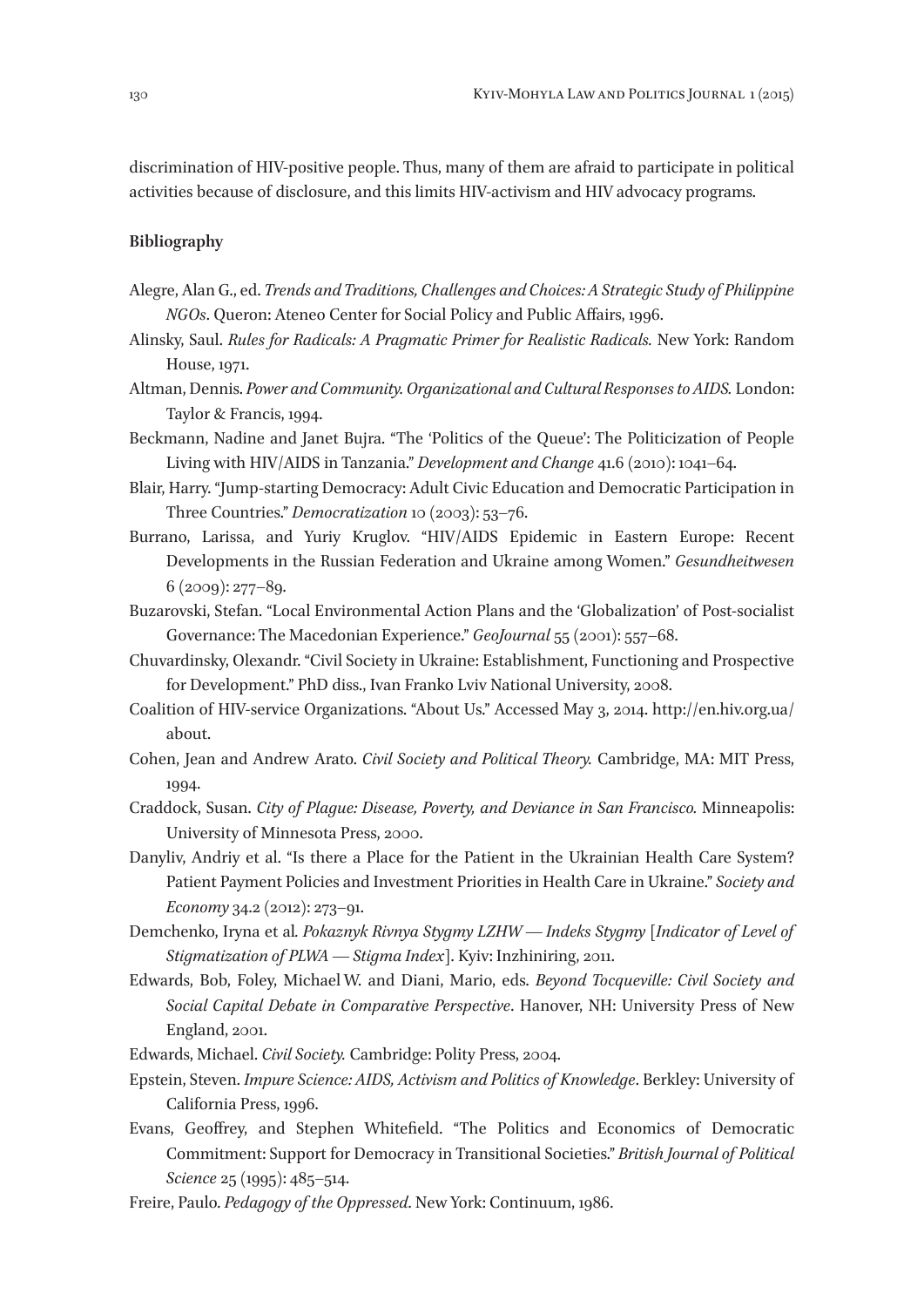- Garcia, Jonathan. "Resource Mobilization for Health Advocacy: Afro–Brazilian Religious Organizations and HIV Prevention and Control." *Social Science Medicine* 72 (2011): 1930–38.
- Gel'man, Vladimir. "Political Opposition in Russia: A Dying Species?" *Post-Soviet Affairs* 21.3 (2005): 226–46.
- Gostin, Lawrence Oglethorpe. *The AIDS Pandemic: Complacency, Injustice and Unfulfilled Expectations.* Chapel Hill: University of North Carolina Press, 2004.
- Gryga, Irena et al. "Attitudes towards Patient Payments in Ukraine: Is there a Place for Official Patient Charges?" *Zeszyty Naukowe Ochrony Zdrowia. Zdrowie Publiczne i Zarzadzanie*  8.1 (2010): 69–78.
- Gutnik, Arseniy. "Extending Theories of NGOs: Committed HIV/AIDS Activists and Neoliberal Reforms in Ukraine." In *Engaging Social Justice: Critical Studied of 21st Century Social Transformations*, edited by David Fasenfest, 83–116. Leiden: Brill, 2009.
- Harasimiv, Bohdan. *Post-Communist Ukraine.* Edmonton: Canadian Institute of Ukrainian Studies Press, 2002.
- Healy, Dan*. Homosexual Desire in Revolutionary Russia: The Regulation of Sexual and Gender Dissent.* Chicago: The University of Chicago Press, 2001.
- Hermoso, Jocelyn Clare R. and Luca, Geanina Carmen. "Civil Society's Role in Promoting Local Development in Countries in Transition: A Comparative Study of the Philippines and Romania." *International Social Work* 49 (2006): 319–32.
- Heywood, Anthony. *Politics*. Houndmills: Palgrave MacMillan, 2002.
- Howell, Jude, and J. Lynne Pearce. *Civil Society and Development: A Critical Exploration.* London: Lynne Rienner Publishers, 2001.
- Judice, Nicole et al. *HIV Policy Assessment: Ukraine*. Washington, DC: Futures Group, Health Policy Project, 2011.
- Jürgens, Ralf, and Jonathan Cohen. *HIV and Human Rights: Now More Than Ever*. New York: Open Society Institute, 2009.
- Kabeer, Naila. "Poverty, Social Exclusion and the MDGs: The Challenge of 'Durable Inequalities' in the Asian Context." *Institute of Development Studies Bulletin* 37 (2006): 5–12.
- Kallings, Lars Olaf. "The First Postmodern Pandemic: 25 years of HIV/AIDS." *Journal of Internal Medicine* 263.3 (2008): 218–43.
- Karamyshev, Dmytro et al. "State Policy of Public Health Service Financing in Ukraine." *Derzhavne budivnytstvo* 1 (2006): 37–45.
- Lavalette, Michael, and Iain Ferguson. "Democratic Language and Neo-liberal Practice: The Problem with Civil Society." *International Social Work* 50 (2007): 447–59.
- Lekhan, Valeriya et al. "Ukraine: Health System Review." *Health Systems in Transition* 12.8 (2010): 1–183.
- Levitsky, Steven, and Lucan Way. *Competitive Authoritarianism. Hybrid Regimes After the Cold War.* Cambridge: Cambridge Press, 2010.
- Ljubownikow, Sergej et al. "The State and Civil Society in Post-Soviet Russia: The Development of a Russian-style Civil Society." *Progress in Development Studies* 13.2 (2013): 153–66.
- Lukes, Steven. *Power: A Radical View.* London: Macmillan, 1974.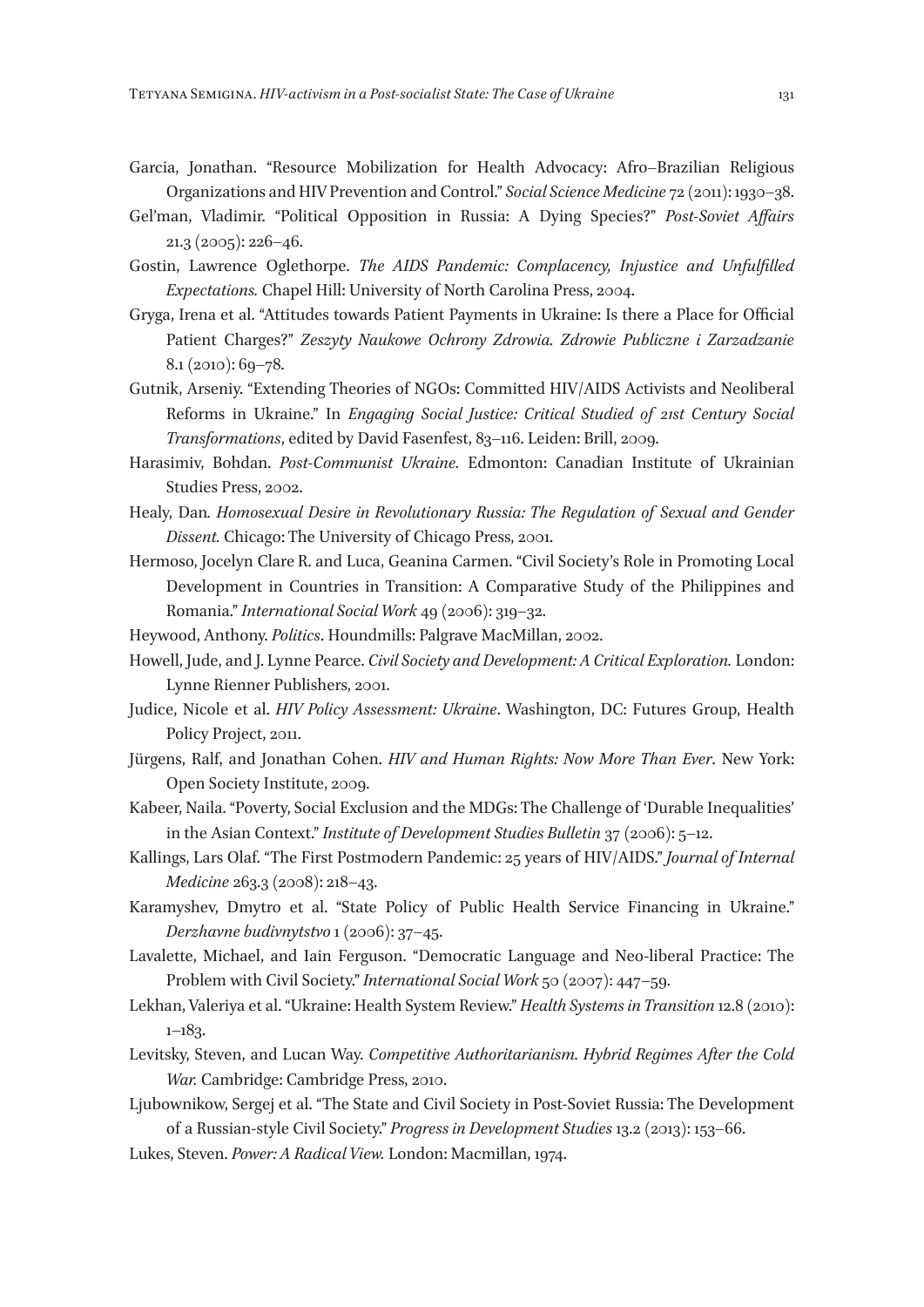- McCoy, David et al. "Global Health Funding: How much, where it Comes from and where it Goes". *Health Policy and Planning* 24 (2009): 407–17.
- Ministry of Health of Ukraine. *Ukraine Harmonized AIDS Response Progress Report. Reporting Period: January 2010 — December 2011.* Kyiv, 2012.
- Ostrom, Elinor. *Governing the Commons: The Evolution of Institutions for Collective Action*. Cambridge: Cambridge University Press, 1990.
- Petras, James. "NGOs: In the Service of Imperialism." *Journal of Contemporary Asia* 29 (1999): 429–78.

Powell, Fred. *The Politics of Social Work.* London: Sage Publication, 2001.

- Robins, Steven. "From 'Rights' to 'Ritual': AIDS Activism in South Africa." *American Anthropologist*  108.2 (2006): 312–23.
- Seligman, Adam B.*The Idea of Civil Society.* New York: Free Press, 1992.
- Semigina, Tetyana. "Polityka protudii epidemii VIL/SNIDu v Ukraini: Mizh nadiiamy ta rozcharuvanniamy." ["The Policy of Counteraction to HIV/AIDS Epidemic in Ukraine: Between Hopes and Disappointments."] *Naukovi zapysky NaUKMA: Politychni nauky* 69 (2007): 22–27.
- Semigina, Tetyana. *Policy to Combat HIV/AIDS Epidemic in Ukraine: The Role of the International Support*. Kyiv: Ahenstvo Ukraina, 2008.
- Sen, Amartya. *Social Exclusion: Concept, Application, and Scrutiny. Social Development Paper*. ADB, 2000.
- Sewpaul, Vishnthie. "Global Standards: Promise and Pitfalls for Re-inscribing Social Work into Civil Society." *International Journal of Social Welfare* 14.3 (2005): 210–17.
- Shaw, Martin. "Civil Society." In *Encyclopedia of Violence, Peace, and Conflict*, edited by Lester Kurtz, 269–78. San Diego, CA: Academic Press, 2000.
- Silliman, G. Sidney, and Lela Garner Noble, eds. *Organizing for Democracy: NGOs, Civil Society, and the Philippine State.* Honolulu, HI: University of Hawaii Press, 1998.
- Spicer, Neil et al. "'It's Risky to Walk in the City with Syringes': Understanding Access to HIV/AIDS Services for Injecting Drug Users in the Former Soviet Union Countries of Ukraine and Kyrgyzstan." *Global Health* 7 (2011). Accessed May 15, 2014. http://www. globalizationandhealth.com/content/7/1/22.
- The All-Ukrainian Network of People Living with HIV. "History." Accessed May 1, 2014. http:// www.network.org.ua/en/network/history/.
- The International HIV/AIDS Alliance in Ukraine. "About Us." Accessed May 10, 2014. http:// www.aidsalliance.org.ua/cgi-bin/index.cgi?url=/en/about/index.htm.
- Tismaneanu, Vladimir. "Civil Society, Pluralism, and the Future of East and Central Europe." *Social Research* 68 (2001): 977.
- Tufle, Thomas. "Civil Society Sphericules: Emerging Communication Platforms for Civic Engagement in Tanzania." *Ethnography* 15 (2014): 132–50.
- UCAB. "History." Accessed May 10, 2014. http://patients.org.ua/en/about/history/.
- UNAIDS. *Comprehensive External Evaluation of the National AIDS Response in Ukraine: Consolidated Report.* Kyiv, 2009.
- Valdiserri, Ronald O. "Thirty Years of AIDS in America: A Story of Infinitive Hope." *AIDS Education and Prevention* 23 (2011): 479–94.